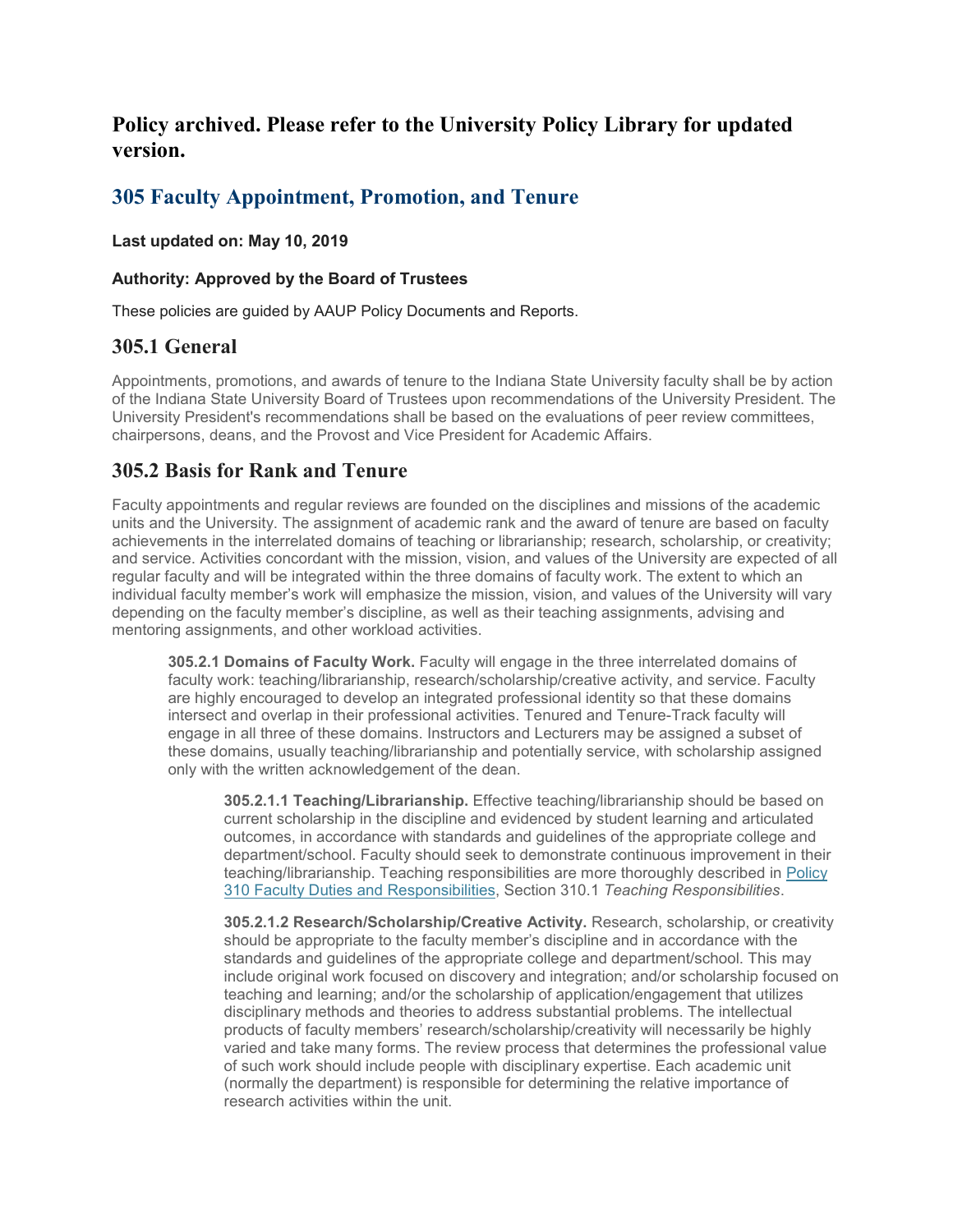**305.2.1.3 Service.** Service includes activities on behalf of the department/school, college, and University, as well as to the profession and the community. Community service includes discipline-related activities at the local, regional, national, and international levels. Each academic unit (normally the department) is responsible for determining the relative importance of service activities within the unit.

**305.2.2 Mission-Based Activities.** Faculty are expected to contribute to the missions, visions, and values of their department/school, college, and the University. The specific activities listed below have been recognized as central to the University mission, vision, and values. Faculty activities in these areas are evaluated in the context of a faculty member's role at the University, which may change over time; the requirements of their department; the nature of their field; and other workload activities. Faculty are highly encouraged to incorporate mission-based activities throughout the domains of faculty work to effectively develop an integrated professional identity.

**305.2.2.1 Undergraduate Student Academic Advising.** The academic advisor serves to guide students through curriculum, academic policy and procedure, and helps to improve student success by encouraging problem solving, critical thinking, and decision making. Undergraduate academic advising may be categorized as either teaching/librarianship or service as determined by the academic college and department/school. Not all faculty are assigned to provide academic advising to undergraduate students.

**305.2.2.2 Graduate Student Advising/Mentoring.** Graduate student advising/mentoring socializes students into the profession and guides students' professional thinking and writing. Graduate student advising/mentoring may be categorized as either teaching/librarianship, scholarship, or service as determined by the academic college and department/school. Not all faculty are assigned to provide academic advising/mentorship to graduate students.

**305.2.2.3 Community Engagement.** Examples of community engagement may include research experiences, performances/exhibitions, teaching or tutoring, and clinical experiences that reflect direct collaboration between faculty members and the wider community. Faculty are encouraged to seek such associations, where appropriate. Not all faculty are expected to participate in community engagement.

**305.2.2.4 Experiential Learning.** Examples of experiential learning may include internships, research experiences, performances/exhibitions, student teaching or tutoring, clinical experiences, and capstone projects. Faculty are expected to provide experiential learning activities for their students, where appropriate. Not all faculty are expected to participate in experiential learning.

**305.2.3 Mission-Based Activities as Performed Within the Domains of Faculty Work.** Mission-based activities are to be integrated within the three interrelated Domains of Faculty Work. These activities do not constitute a separate domain of faculty work, nor may they be considered a basis for retention, promotion, or tenure in their own right.

**305.2.3.1 Establishment of Criteria and Performance Standards.** Each department/school and college shall establish criteria and performance standards, whereby the mission-based activities described above will be placed within the Domains of Faculty Work and evaluated accordingly.

### **305.3 Evaluations**

**305.3.1 Regular Evaluations.** The performance of faculty members on renewable term appointments (regular and temporary; full-time and part-time) shall be regularly evaluated according to established criteria and performance standards appropriate to their positions.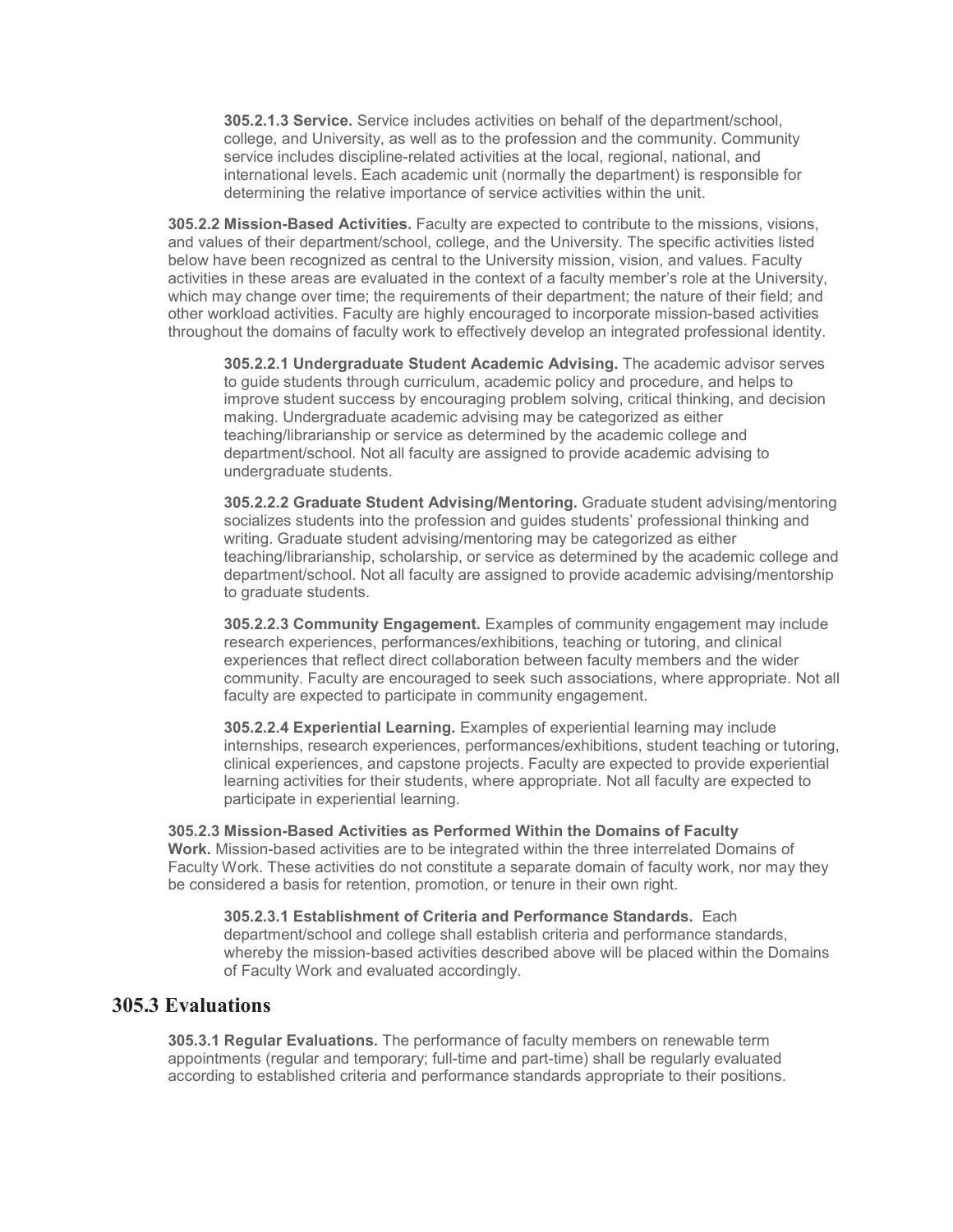**305.3.2 Consistent Evaluative Criteria.** The University will maintain consistent evaluative criteria and performance standards for the assignment of academic rank and awards of tenure. Criteria and standards will recognize the expectation that tenured and tenure-track faculty members shall demonstrate satisfactory achievement in teaching or librarianship; research, scholarship, or creativity; and service and in any other assignments appropriate to the position or specified in their current letter of appointment. All other faculty shall demonstrate satisfactory achievement in teaching and in any other assignments appropriate to the position or specified in their current letter of appointment.

**305.3.2.1 Default Criteria.** It is the responsibility of all academic units to establish consistent evaluative criteria and performance standards specific to that unit. A department/school may elect to adopt the consistent evaluative criteria and performance standards of the college; which will be followed in the absence of established department/school evaluative criteria and performance standards.

**305.3.3 Calendars.** No later than August 1 each year Academic Affairs will produce a master calendar of due dates for all submissions and responses from candidates and evaluations and recommendations from peer review committees, chairpersons, deans, the Provost, and the President.

**305.3.4 Faculty Evaluation File.** The faculty evaluation file for all reviews for retention, promotion, and tenure shall include (1) a portfolio of materials produced by the candidate. The portfolio should include the letter of appointment and copies of all prior annual review documents (evaluations, recommendations, and candidate response statements, if any), and materials stipulated by the candidate's department/school and college and (2) the evaluation, recommendations, and candidate response statements (if any) from all levels of the current review.

# **305.4 Peer Review Committees**

Each department/school, and the college/library shall elect peer review committees of tenured faculty members and pre-tenure faculty and Instructors, when appropriate to evaluate the achievements of candidates for retention, promotion, and/or tenure. Chairpersons and deans shall not serve on these committees, and faculty members shall participate in no more than one (1) recommendation on a given case. It is the candidate's responsibility to present to reviewing bodies evidence of achievements in the related activities of teaching or librarianship; research, scholarship or creativity; and service in accordance with established criteria and standards of performance.

# **305.5 Basis for Termination of Appointment of Tenured Faculty**

The appointments of faculty members who have been awarded tenure will be terminated only for adequate cause, except in the case of retirement, or under circumstances, such as financial exigencies, decrease in enrollments, or discontinuance of instructional programs, in accordance with policies delineated elsewhere in the University Policy Library.

# **305.6 Probationary Period**

Faculty members who, during their probationary periods, do not demonstrate continuing achievement in the interrelated activities of teaching or librarianship; research, scholarship, or creativity; and service are to be conditionally reappointed or terminated.

# **305.7 Faculty Criminal Background Policy**

As mandated by the Indiana State University Board of Trustees, all faculty at Indiana State University will undergo Criminal Background Checks prior to their hire.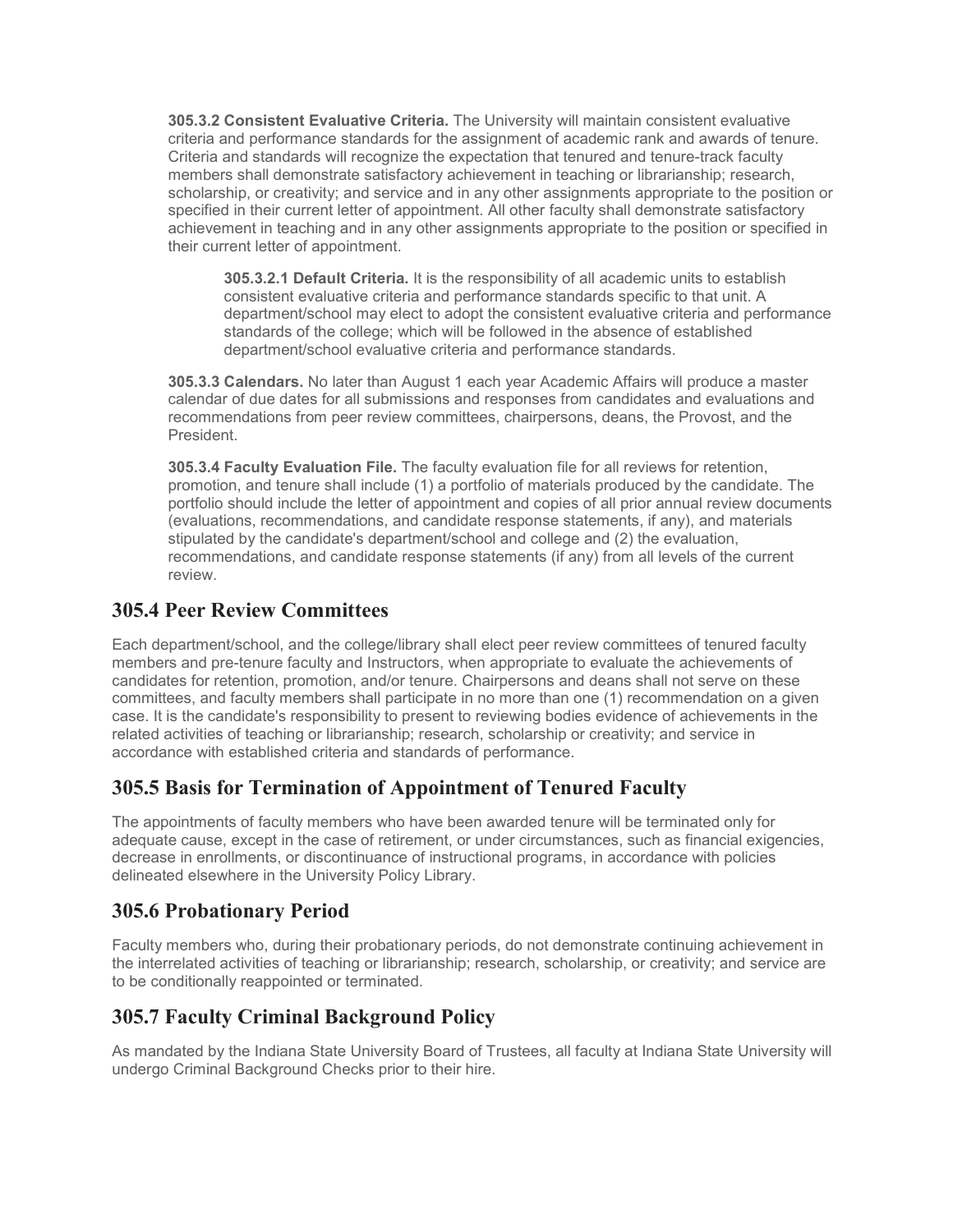**305.7.1 Inclusion/Exclusions.** This policy shall apply to all Regular and Temporary, full- and part-time faculty at Indiana State University. This policy shall also apply to graduate assistants.

**305.7.2 Duration of Validity.** Criminal background checks shall be considered valid for up to 36 consecutive months of non-ISU employment.

**305.7.3 Transferability.** ISU employees will not be subject to criminal background checks in order to qualify for transfer or promotion, or to otherwise change positions on the faculty (including moving from graduate assistantship to a part- or full-time faculty line). However, HR will provide criminal history information collected at the time of hire to units considering applications from current employees with less than 36 months of employment at the university. Faculty who apply for Exempt Staff positions will be subject to new background checks as appropriate to the position.

**305.7.4 Confidentiality.** Criminal histories shall be considered confidential, whether selfdisclosed or obtained from a third-party.

## **305.8 Compliance with Immigration Laws**

All candidates for faculty positions must possess and maintain the authorization and necessary official documents to be employed at Indiana State University under the terms of the Immigration Reform and Control Act. (See also [Policy 575 Work Eligibiity Compliance.\)](http://www.indstate.edu/policy-library/immigration-compliance)

# **305.9 Letters of Appointment**

Faculty appointments are made by letter from the Provost and Vice President for Academic Affairs prior to the start of the appointment. Appointment letters shall specify only general requirements for reappointment, promotion and tenure (if applicable); and where appropriate, contain notice of the years of prior service to be credited together with the dates of eligibility for promotion and tenure as provided by policies defined elsewhere in the University Policy Library.

## **305.10 Faculty Appointment Classifications**

#### **305.10.1 Faculty Titles**

**305.10.1.1 Regular Faculty.** Regular Faculty shall include tenured faculty, tenure-track faculty, and instructors. Initial appointments of regular tenured and tenure-track faculty are made at the rank of Assistant Professor/Librarian, Associate Professor/Librarian, or Professor/Librarian. Initial appointments of Regular non-tenure-track faculty are normally made at the rank of Instructor.

**305.10.1.1.1 Tenured Faculty.** Tenured faculty are those who, by merit or by appointment, have a continuing appointment.

**305.10.1.1.2 Tenure-Track Faculty.** Tenure-track faculty are those who, by appointment, are candidates for tenure as defined later in this section of the University Policy Library, but have not been awarded tenure.

**305.10.1.1.3 Instructors.** Instructors are those who perform at least 15 hours of instruction per term, or equivalent, and who normally work pursuant to a 3 year appointment.

**305.10.1.2 Temporary Faculty.** Temporary Faculty consists of both full-time and parttime faculty normally appointed with the rank of Lecturer.

**305.10.1.2.1 Lecturers.** Lecturers are those who perform instruction and/or other assigned duties and are on appointments of 1 year or less.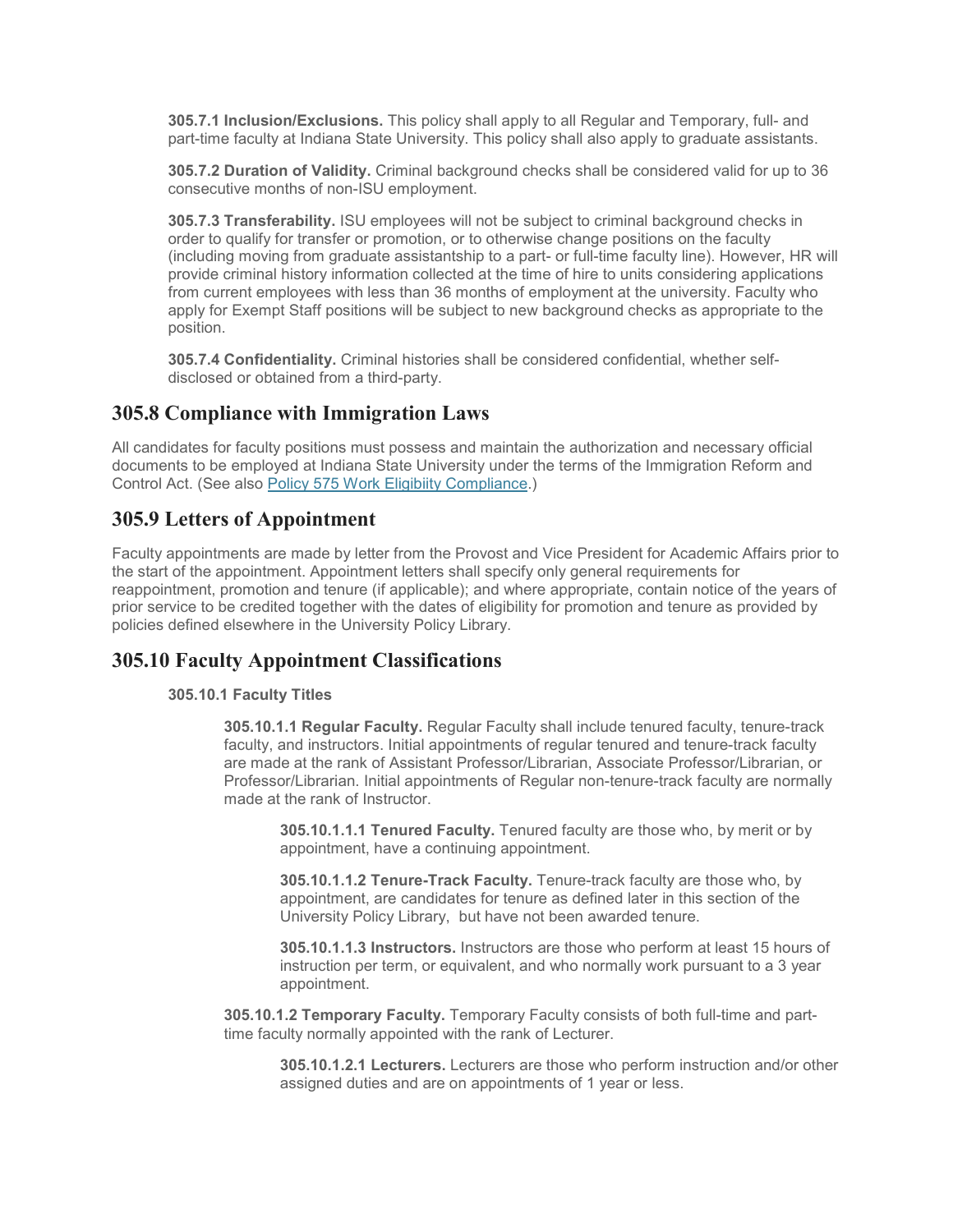**305.10.1.2.1.1 Full-Time Lecturers** Full-time lecturers are appointed for a period of one academic year and perform at least 15 hours of instruction or equivalent activities each term.

**305.10.1.2.1.2 Part-Time Lecturers** Part-time lecturers are appointed for a period of one academic year or less during which they perform not more than 9 hours of instruction or equivalent during each term.

**305.10.1.3 Affiliate Faculty.** Individuals who, by virtue of their credentials and expertise, are deemed qualified to make significant contributions to an academic unit may be considered for affiliate faculty status. Examples of contributions include: co-advising a student organization, facilitating student research, serving on graduate student committees, teaching courses, collaborating with faculty on research projects, serving as an off campus clinical preceptor, or other similar activities. Individuals who are traditionally referred to as visiting faculty, post-doctoral appointees, and clinical preceptors, among others, shall hold affiliate faculty status. All such appointments will be made only when supported by the relevant department faculty and chair, the academic unit, the dean of the unit, and the Provost.

## **305.11 Hiring Policies and Procedures for Faculty Appointments**

### **305.11.1 General Policies**

**305.11.1.1 Compliance with EEO/AA.** Activities relative to the screening, selection and appointment of faculty members are done in accordance with equal opportunity and affirmative action procedures [\(Policy 920 Equal Opportunity and Affirmative Action\)](http://www.indstate.edu/policy-library/equal-opportunity-and-affirmative-action-policy).

**305.11.1.2 No Nepotism.** Faculty members and administrators shall not participate in institutional decisions involving a direct benefit (initial appointment, reappointment, promotion, tenure, salary, leave of absence) to members of their immediate families, households, or significant others. No one participating in the processes governed by these general policies will do so in violation of University policies prohibiting nepotism.

**305.11.1.3 Benchmark for Faculty Composition.** Under typical enrollment patterns, tenured and tenure-track faculty should constitute approximately 65 percent of the fulltime equivalent faculty.

**305.11.1.4 Rationale for Staffing.** Chairs of departments/schools in which regular faculty routinely teach less than 75 percent of the total instructional hours shall submit rationales for such staffing at the time of their program reviews. The rationales should be produced in consultation with department faculty and should be based on academic quality, appropriate assignment of faculty, positive effects on program delivery, and fiscal management. Continued funding for such levels of Instructors and Lecturer faculty employment shall be dependent on the favorable evaluation of the rationale by the dean, and the Provost and Vice President for Academic Affairs.

**305.11.1.5 Time for Appointment.** In normal circumstances a department/school is expected to appoint all Instructors and Lecturers no less than four weeks prior to the beginning of the academic term of service.

**305.11.1.6 Conditions of Employment.** Each academic unit (department/school, and college) in consultation with Academic Affairs shall provide an orientation program and a regular program of professional development for all faculty. This may include opportunities to attend programs sponsored by the campus, ongoing workshops and support unique for tenure-track and non-tenure track faculty. Each academic unit shall provide office space, supplies, communication equipment, computer access, and other support necessary for all faculty to carry out their duties. Departments are required to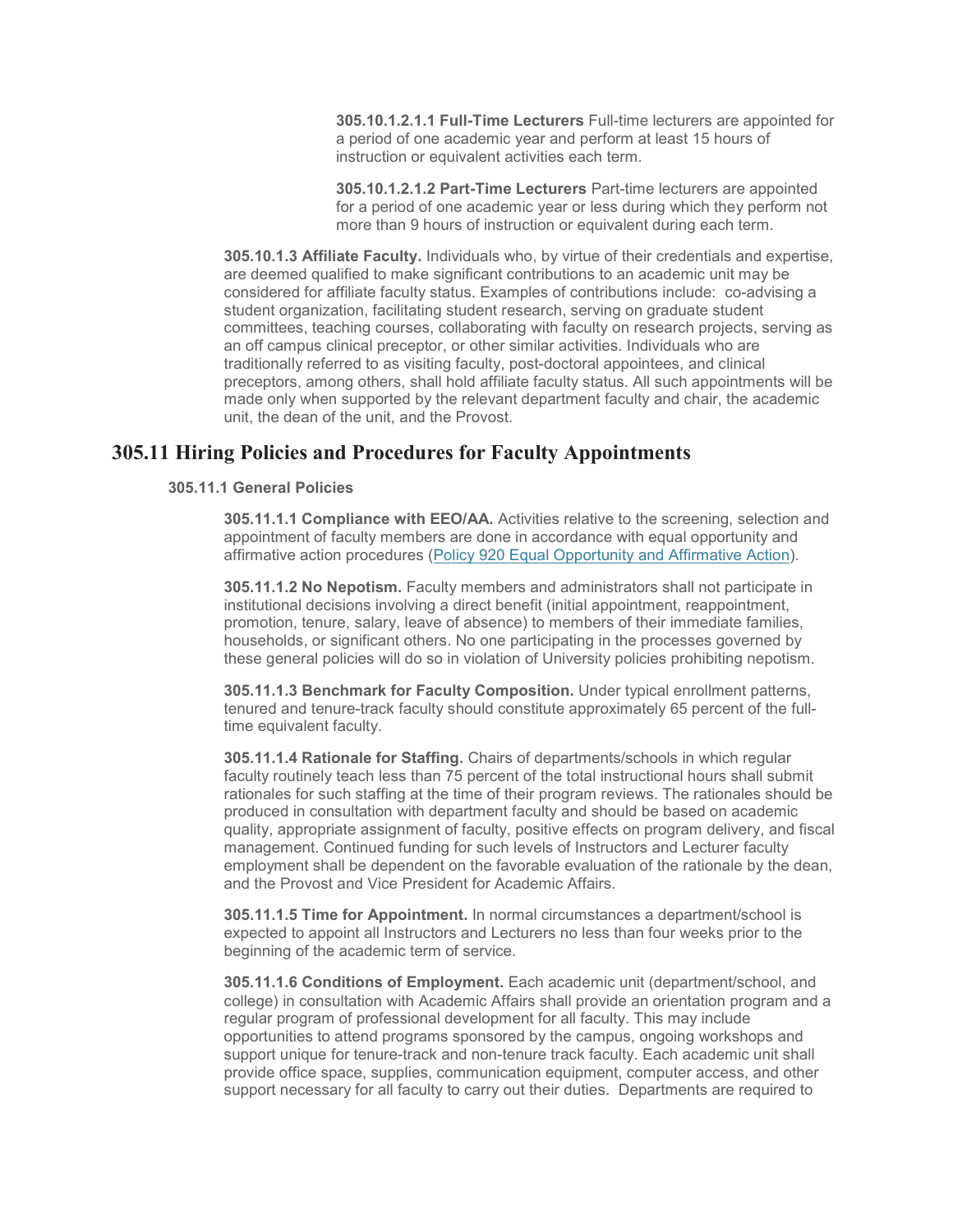include all regular faculty in governance activities and are encouraged to include all faculty in departmental activities.

### **305.11.2 Hiring Policies and Procedures for Regular Faculty.**

#### **305.11.2.1 Hiring Policies Regular Faculty.**

#### **305.11.2.1.1 Hiring Policies for Tenure-Track Faculty**

**305.11.2.1.1.1 Prior Service Credit at Assistant Level.** Individuals beginning their probationary period at the rank of assistant professor/librarian may be given credit for up to two (2) years of faculty achievements as an Assistant Professor at other accredited institutions. The Provost, in consultation with the Dean, department/school peer review committee and chairperson, will make the determination of prior service credit awarded. If such credit is granted, these appointees may apply during the year in which the years credited and the years of service at Indiana State University total six (6). For example, an assistant professor/ librarian credited with two (2) years from another institution could apply during his/her fourth year at Indiana State University.

**305.11.2.1.1.2 Prior Service Credit at Associate Level.** Individuals beginning their probationary period at the rank of associate professor/librarian may be given credit for up to five (5) years of faculty achievements at other accredited institutions. The Provost, in consultation with the Dean, department/school peer review committee and chairperson, will make the determination of prior service credit awarded. If such credit is granted, these appointees may apply during the year in which the years credited and the years of service at Indiana State University total six (6). For example, an associate professor/ librarian credited with three (3) years from another institution could apply during his/her third year at Indiana State University.

**305.11.2.1.1.3 Prior Service Credit at Professor Level.** Individuals beginning their probationary period at the rank of professor/librarian may be given credit for up to five (5) years of faculty achievements at other accredited institutions. The Provost, in consultation with the Dean, department/school peer review committee and chairperson, will make the determination of prior service credit awarded. These appointees become eligible to apply for tenure during the year in which the years credited and the years at Indiana State University total six (6). For example, a professor/librarian credited with four (4) years from another institution could apply during his/her second year at Indiana State University.

**305.11.2.1.1.4 Waiver of Probationary Period.** The probationary period for professor/librarian or associate professor/librarian may be waived and tenure may be awarded at the time of appointment, subject to the following conditions: a) the appointee must have previously earned tenure and rank of associate professor or professor at one (1) or more accredited educational institutions; b) the academic department and the program area to which the candidate is to be assigned must recommend appointment with tenure; c) a positive recommendation shall advance through the department/school peer review committee and chairperson; the college peer review committee, and dean to the Provost and Vice President for Academic Affairs at the same time as the request to hire is forwarded; and d) and the University President shall convey the actions on the recommendation at each level to the ISU Board of Trustees at the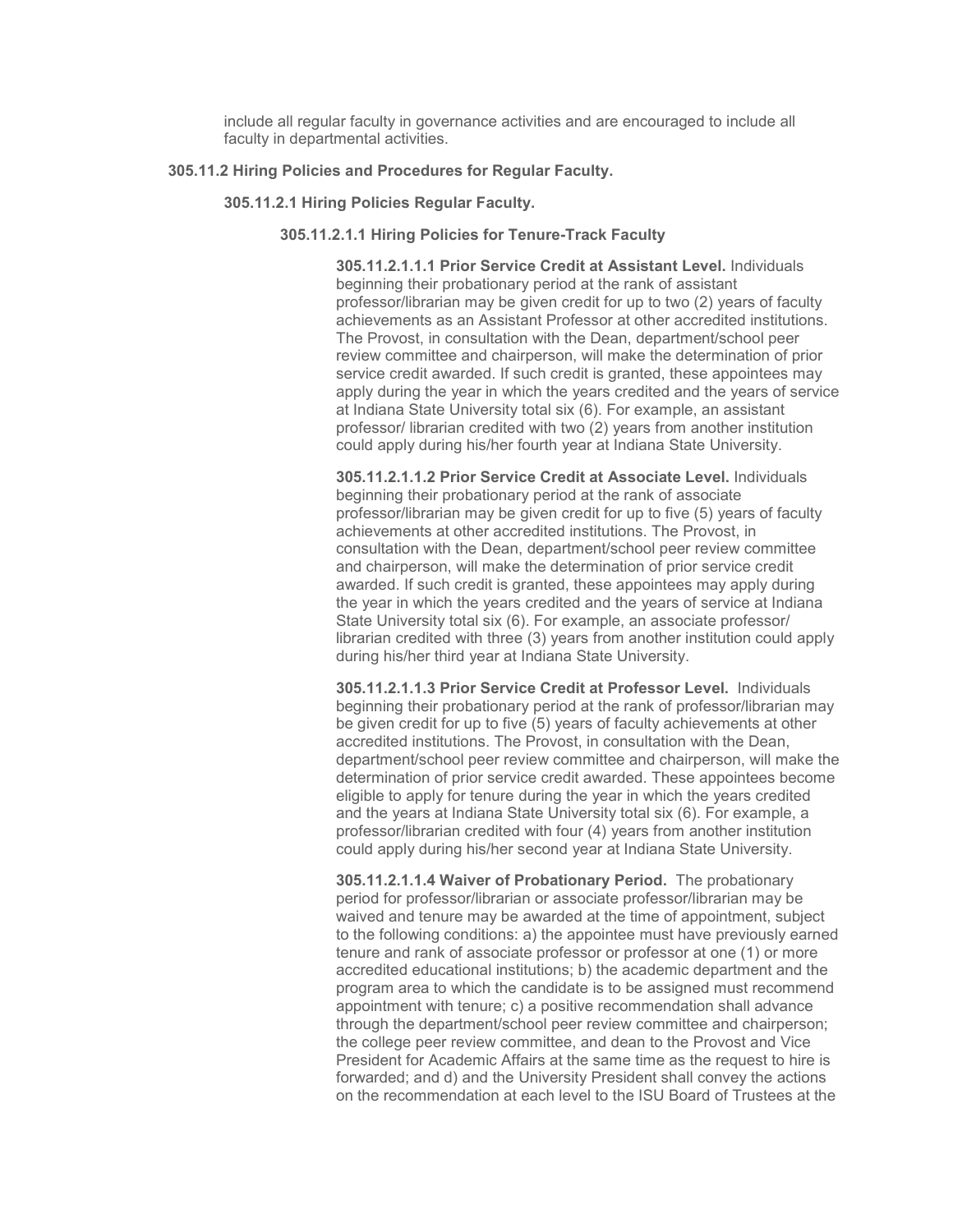first meeting following receipt of the recommendation to hire. Tenure will be effective as of the date stipulated as the first date of service.

**305.11.2.1.1.5 Recruitment and Selection Requirements.** Each department shall define in writing the qualifications, standards, and procedures for recruiting and selecting regular faculty, in keeping with the procedures articulated by the University Policies.

### **305.3.2.1.2 Hiring Policies for Instructors**

**305.11.2.1.2.1 Term of Appointment.** Instructors are appointed for a term of 3 academic years. Instructor appointments are renewable.

**305.11.2.1.3 Direct Hire Policies.** When the opportunity presents itself to hire a regular faculty member who possesses particular qualities of value to the university, a department may petition the Dean to pursue a noncompetitive hire in accordance with approved Direct Hire Procedures. This policy applies to both new hires and hires through the conversion of an existing faculty position.

**305.11.2.2 Hiring Procedures for Regular Faculty** The procedures for selecting candidates for regular faculty positions are as follows:

a. Each department's faculty, in consultation with the chair, determines faculty position needs annually on the basis of discipline, mission, schedule requirements, anticipated enrollments, and existing faculty and submits its determination to the respective Dean.

b. Each Dean submits a review of department determinations in the context of college priorities to the Provost; department determinations will be forwarded with the Dean's report.

c. A list of positions to be filled is compiled in the Provost and Vice President for Academic Affairs Office, and each dean and chairperson is notified of the staff allocations. Positions are advertised nationally and regionally, through professional media, contacts with other universities, and by other means to secure a large and diverse pool of qualified candidates.

d. Initial screening of candidates is done by an appropriate department search committee composed of regular faculty, representing the diversity of department faculty in terms of rank, area of interest, and experience at ISU. The search committee reviews applications, reference letters/lists, and credentials received for evaluation through applicant tracking system and selects candidates for further consideration by the department faculty. Prior to reviewing applicant materials, search committee members will participate in the university's fair-hire training.

e. The application materials of candidates selected for further consideration are then reviewed by the chairperson, dean, and the Equal Opportunity officer, who may request additional candidate(s) be given further consideration.

f. The department search committee will review and discuss departmental faculty responses to the selected candidates and write the departmental faculty recommendation, which will be submitted to the department and the department chair.

g. The decision to recommend a candidate to the University President for appointment is made by the department faculty, chairperson, dean, and the Provost and Vice President for Academic Affairs. In cases where there is lack of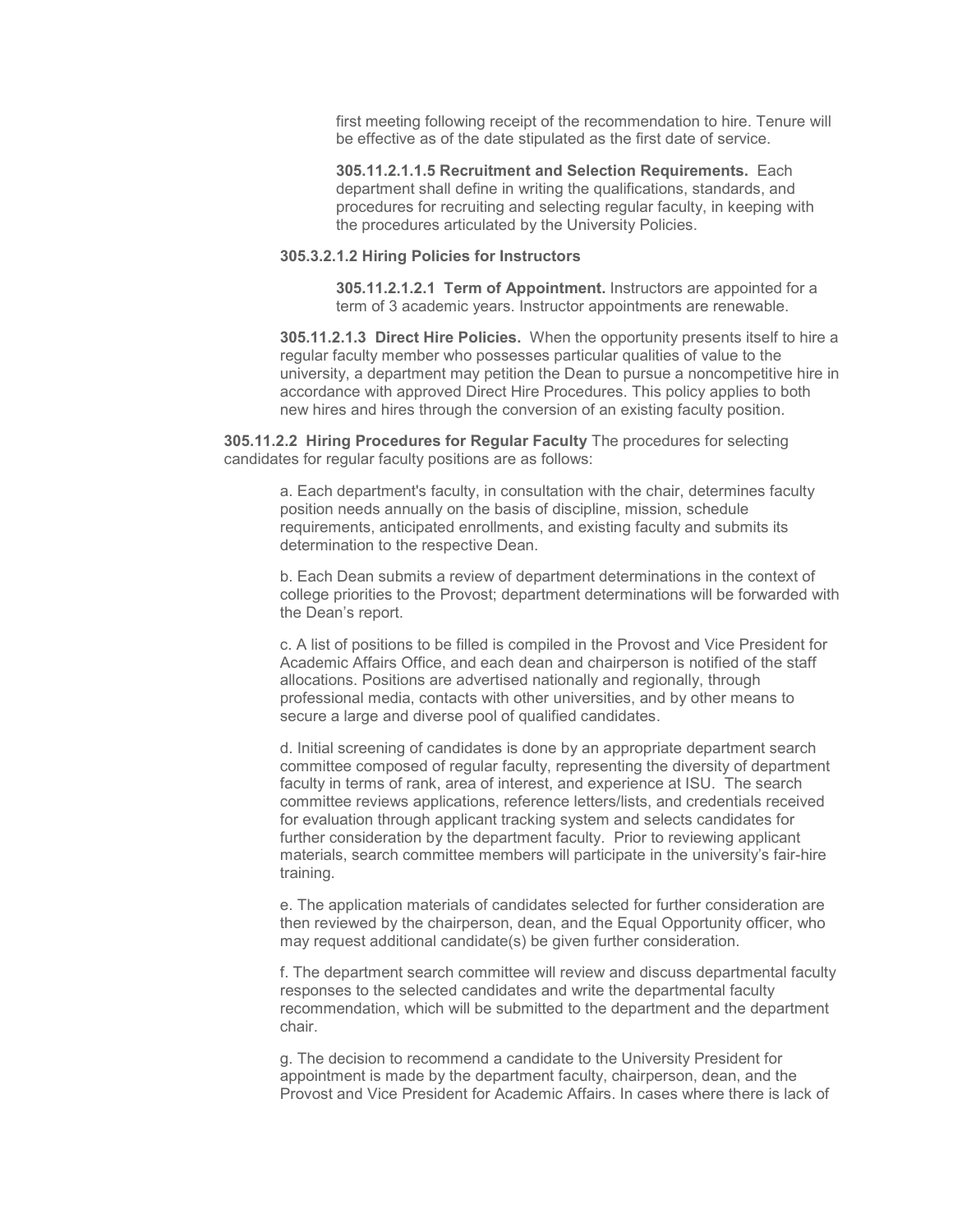support at any level and the University President chooses to recommend a candidate, the University President shall convey this information to the ISU Board of Trustees.

1) **Special Circumstance Requiring Additional Independent Recommendation.** When required to satisfy accreditation or equivalent professional standards, an additional independent level of recommendation after the department recommendation(s) and prior to the college level recommendation, may be conducted and procedures adapted to include that additional recommendation with those of the department and college.

h. Appointments of Tenured and Tenure-track faculty shall be approved by action of the ISU Board of Trustees upon recommendations of the University President.

#### **305.11.2.2.1 Hiring Procedures for Instructors**

**305.11.2.2.1.1 Responsibilities.** Instructors' assigned duties must amount to a 15 credit-hour instructional load or equivalent each academic term. Instructors may be assigned instructional and noninstructional duties-combinations of teaching, librarianship, supervision, clinical activities, research, creative activity, or service. The assigned responsibilities will reflect the position description developed by the department.

### **305.11.2.3 Hiring Policies for Lecturers**

**305.11.2.3.1 Recruitment and Selection Requirements.** Each department shall define in writing the qualifications, standards, and procedures for recruiting and selecting Lecturers, in keeping with the procedures articulated by university policies. Where Lecturers are needed, each department/school shall recruit and assemble a pool of qualified candidates to fill those positions. Faculty who are employed and perform their duties satisfactorily shall remain in the pool. No candidate shall remain in the pool without a current review by department faculty.

**305.11.2.3.2 Term.** Temporary Faculty are appointed on an Academic year (fulltime) or semester/term (part-time) basis.

**305.11.2.3.3 Responsibilities.** Full-Time Lecturers' assigned duties must amount to a 15 credit-hour instructional load or equivalent each academic term and Part-Time Lecturers a 1-9 credit-hour instructional load or equivalent per term of employment. Lecturers may be assigned instructional and noninstructional duties including combinations of teaching, librarianship, supervision, clinical activities, research, creative activity, or service. The specific responsibilities of the position shall be articulated in writing by the department chairperson and agreed to by the Lecturer at the time of appointment. The assigned responsibilities will reflect the position description developed by the department.

#### **305.11.2.4 Hiring/Appointment Policies and Procedures for Affiliate Faculty**

**305.11.2.4.1 Affiliate Faculty with Obligations to Teach.** An administrative or academic unit that seeks to hire a staff member where teaching is likely to be a required element of the assignment shall have a regular faculty member on the search committee. When the area of teaching has an existing departmental/school home, that faculty member shall come from that department/school. When the area of teaching responsibility is only known to be within a college, the Chairperson of the college governing body will appoint a search committee member. When the area of teaching is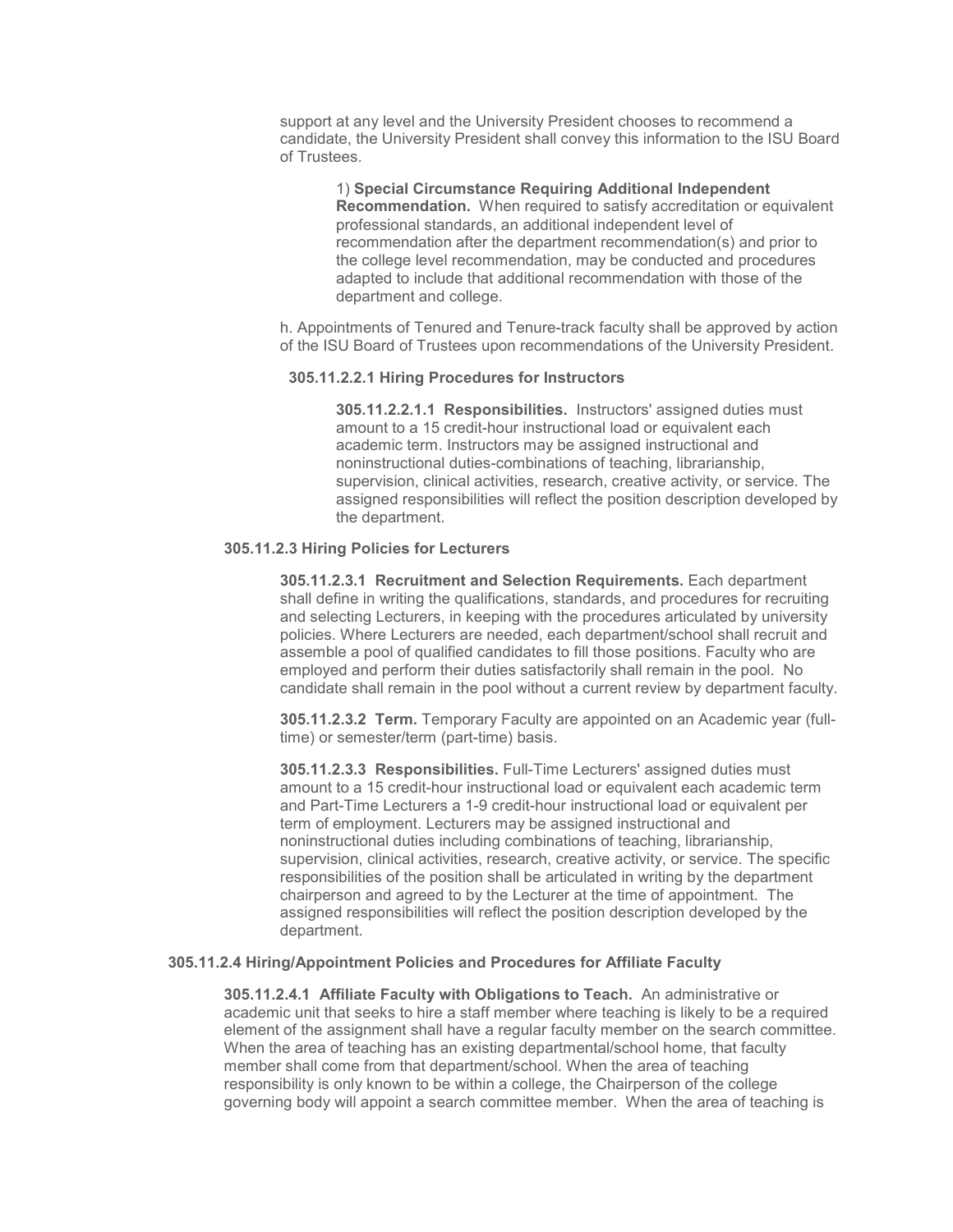not prescribed prior to the hire, the Chairperson of the Faculty Senate will appoint the search committee member.

**305.11.2.4.2 Affiliate Faculty without Obligations to Teach.** A department/school that seeks to reassign a portion of an employee's time to teaching or wishes to hire an employee with possible overload compensation to teach, will follow the procedures associated with hiring temporary faculty.

**305.11.2.4.3 Appointment of Nonemployee Affiliate Faculty.** A department/school that seeks to appoint a nonemployee and grant them affiliate faculty status may petition the dean. That petition shall have a recommendation of the department faculty and department chairperson.

# **305.12 Criteria for Appropriate Achievement in Teaching, Scholarship, and Service**

**305.12.1 Degree.** A terminal degree in a field appropriate to the discipline in which the candidate teaches, and conducts research, scholarship, or creative activity is required of Tenured and Tenure-track faculty for tenure or promotion. An appropriate terminal degree is preferred and a master's degree is required of Instructors and Lecturers. Exceptions at any rank may be made in cases of persons of indisputable renown. Exceptions at the rank of Lecturer may be made on the grounds of need and special skill, experience, or knowledge.

**305.12.2 Academic Ranks:** The academic ranks for the regular faculty shall be Instructor, Senior Instructor, Assistant Professor/Librarian, Associate Professor/Librarian, and Professor/Librarian.

**305.12.3 Time in Rank.** Assistant professors are eligible to apply for the academic rank of associate professor in their sixth year at ISU. Associate professors are eligible to apply for the academic rank of professor in their fourth year at ISU. Instructors are eligible to apply for the academic rank of senior instructor in their sixth year at ISU.

#### **305.12.4 Standards of Achievement by Rank.**

**305.12.4.1 Instructor.** Documented evidence of adequacy in teaching or librarianship is required; documented evidence of adequacy in research, scholarship, or creative activity and/or of service is required, if such activities were stipulated as expectations of the Instructor. Faculty members are to demonstrate continuous professional growth in teaching and other required areas.

**305.12.4.2 Senior Instructor.** Documented evidence of highly effective teaching or librarianship and evidence of continuous professional growth in teaching are required; evidence of achievement in research, scholarship, or creative activity and/or of service is required, if such activities were expectations of the Instructor.

**305.12.4.3 Assistant Professor/Librarian.** Documented evidence of adequacy in teaching or librarianship; of potential for achievement in research, scholarship, or creative activity; and of service appropriate to the mission of the faculty member's academic unit are required. Faculty members are to demonstrate continuous professional growth in teaching or librarianship; research, scholarship, or creativity; and service.

**305.12.4.4 Associate Professor/Librarian.** Documented evidence of effective teaching or librarianship; a record of research, scholarship, or creative activity which has earned professional recognition at the national or regional level; and evidence of effective service to the University and to either the community or the profession are required.

**305.12.4.5 Professor/Librarian.** Documented evidence of sustained effective teaching or librarianship; of a record of substantial accomplishment in research, scholarship, or creativity which has led to professional recognition at the national level; and of active,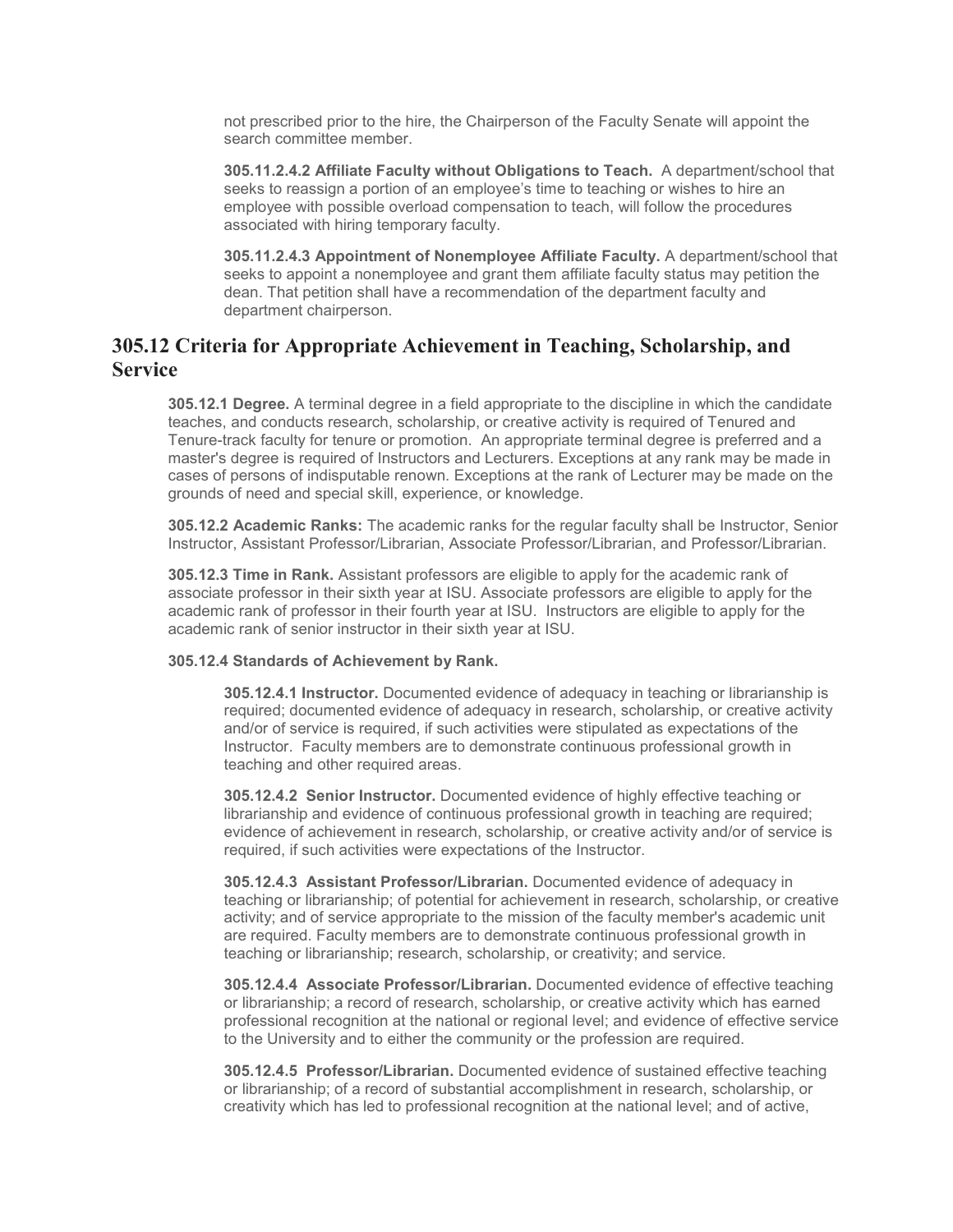substantive service to some combination of the University, the community and the profession is required. Documentation of experiential learning and/or community engagement activities may be used as evidence of efforts in the appropriate domain(s). For example, a faculty member might present:

**305.12.4.5.1** Documented evidence of substantial and effective teaching or librarianship; of a record of substantial accomplishment in research, scholarship, or creativity which has led to professional recognition at the national level; and of active, substantive service to some combination of the University, the community and the profession; or

**305.12.4.5.2** Documented evidence of excellence in one domain of faculty work, while also demonstrating substantial and/or sustained performance in the other domains.

## **305.13 Criteria for Tenure and Promotion**

**305.13.1 General Expectations Specified at Appointment.** General expectations for faculty achievements in teaching and the relative importance of teaching or librarianship; research, scholarship, or creative activities; and service shall be specified at the time of initial appointment.

**305.13.2 Performance Goals.** Specific performance goals shall be identified during the annual reviews of probationary faculty in accordance with the established criteria and performance standards appropriate to their positions. The goals identified during the annual review process form the foundation for evaluations for tenure in terms of the established criteria and performance standards of the faculty member's academic unit.

**305.13.3 Tenure and Promotion to Associate Professor/Librarian.** Because tenure and promotion shall be linked for individuals at the assistant professor/librarian level, such candidates are awarded tenure only upon meeting the established criteria and performance standards for promotion to the rank of associate professor/librarian. Such candidates need only submit one (1) set of documentation to support their candidacy for promotion and tenure.

**305.13.4 Documented Evidence and Record.** The award of tenure requires documented evidence of effective teaching or librarianship; a record of research, scholarship, or creative activity which has earned professional recognition; and a record of effective service to the University and to either the community or the profession.

**305.13.5 Mission and Need of Department.** The award of tenure may also be contingent upon the mission and need of the department at the time the tenure decision is made, as stated in AAUP Policy Documents and Reports.

## **305.14 Policies for Annual Probationary Reviews of Tenure-Track Faculty**

**305.14.1 Annual Probationary Reviews.** In all annual probationary reviews, the faculty evaluation file forwarded to the college level where recommendations are made after completion of reviews at all lower levels. All materials and recommendations are then forwarded to the Provost and Vice President for Academic Affairs.

**305.14.1.1 Independence of Recommendations.** Each recommendation shall be made independently.

**305.14.1.2 Special Circumstance Requiring Additional Independent Review.** When required to satisfy accreditation or equivalent professional standards, an additional independent level of review, prior to the college level review, may be conducted and the form amended to include the additional review.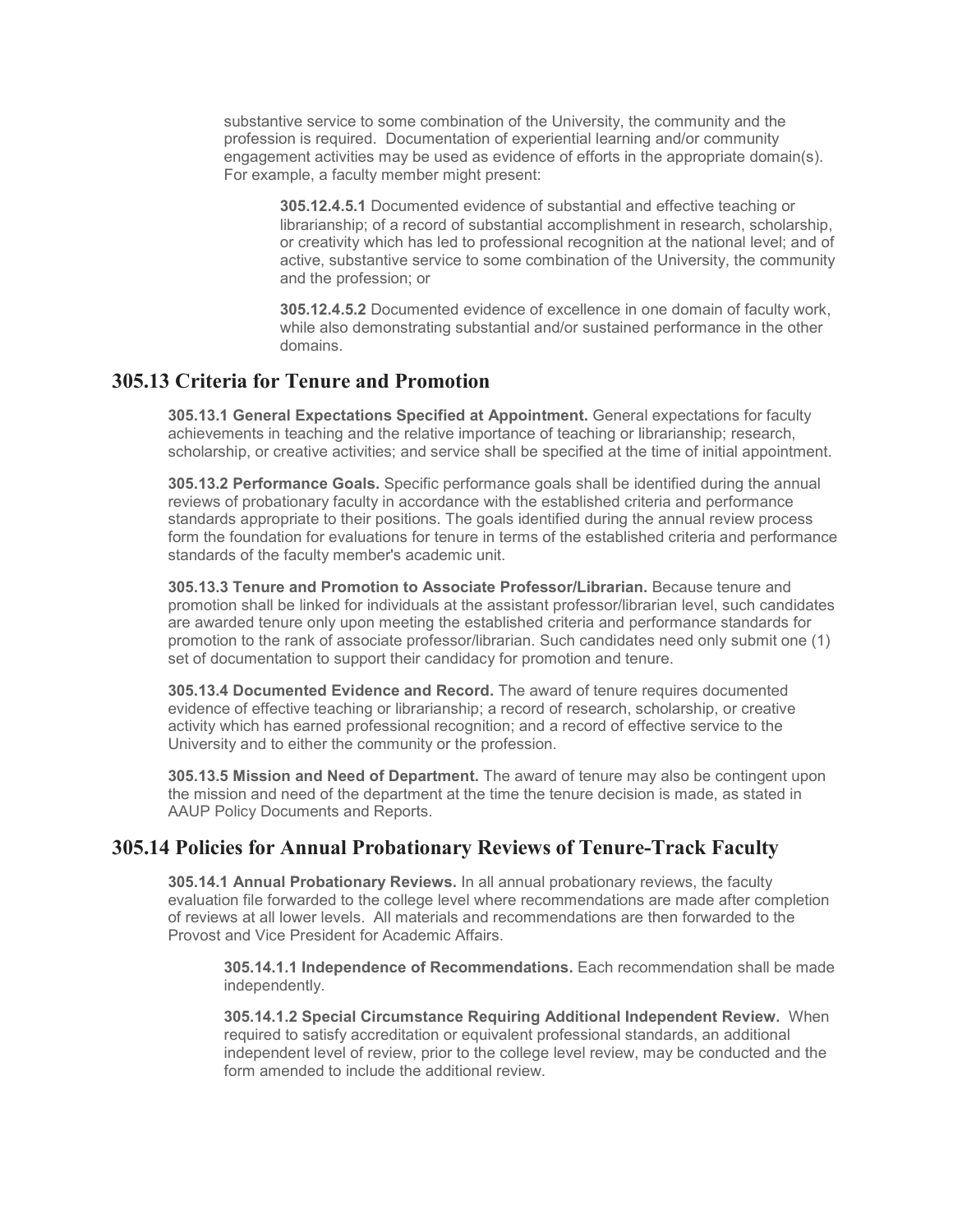**305.14.1.3 Availability of Recommendations to the Faculty Member.** The recommendation(s) produced at each level shall be made available to the faculty member at the conclusion of the level review and before the recommendation(s) is forwarded to the next level.

**305.14.1.4 Right of Rebuttal.** Without regard to the summative recommendation, at each level of recommendation (department, college, and, where appropriate the level required by accreditation) the faculty member shall be offered the opportunity to produce a written response to the recommendation(s) made at that level. The faculty member has 5 working days to produce that document before it passes to the next level as part of the faculty evaluation file. No other participant in the annual review process has this right of response.

**305.14.1.5 Signed Evaluations.** Each year of probationary review, faculty members shall sign their evaluation forms after department and college reviews to indicate awareness of the comments on the forms. The signed forms are returned to the chairperson and the dean and copies are sent to the faculty member.

**305.14.2 Possible Outcomes upon Review.** Annual probationary reviews result in a recommendation for reappointment, conditional reappointment, or non-reappointment. Faculty members who do not demonstrate adequate continuing achievement in the interrelated activities of teaching or librarianship; research, scholarship, and creativity; and service shall be conditionally reappointed or terminated.

**305.14.3 Notice of Outcome in Writing.** The annual probationary review process serves to notify faculty members in writing of their progress toward promotion and tenure. Insufficient evidence in a portfolio, or details (including additional evidence) of unsatisfactory performance, or/and any other matter which might appropriately serve as a basis for conditional reappointment or subsequent non-renewal of the appointment, shall be clearly specified in the notification and relevant materials provided to the faculty member. Means of remediation for conditionally reappointed faculty shall also be specified in writing.

**305.14.4 Criteria and Responsibility for Evaluations.** Each department, and each college/library shall maintain established criteria and performance standards for promotion and tenure, and candidates shall be annually apprised of their progress in meeting them. The candidate's departmental colleagues shall have primary authority and responsibility for assessing academic discipline-specific faculty achievements.

**305.14.5 Third Year Reviews.** No later than the third year of probationary periods of five (5) or more years, the candidate shall be reviewed by the college or library promotion and tenure committee.

#### **305.14.6 Calendars for Notification of Reappointment or Non-Reappointment**

**305.14.6.1 First Year.** During the first year of the probationary period at Indiana State University, faculty members shall be notified of their reappointment or non-reappointment by written statement from the University President or the Provost and Vice President for Academic Affairs, no later than March 1.

**305.14.6.2 Second Year.** During the second year of the probationary period, notice of reappointment or nonreappointment shall be given no later than December 15.

**305.14.6.3 Third, Fourth, and Fifth Year.** Starting with the third year of the probationary period, notice of reappointment or non-reappointment shall be given at least twelve (12) months before the expiration of the appointment.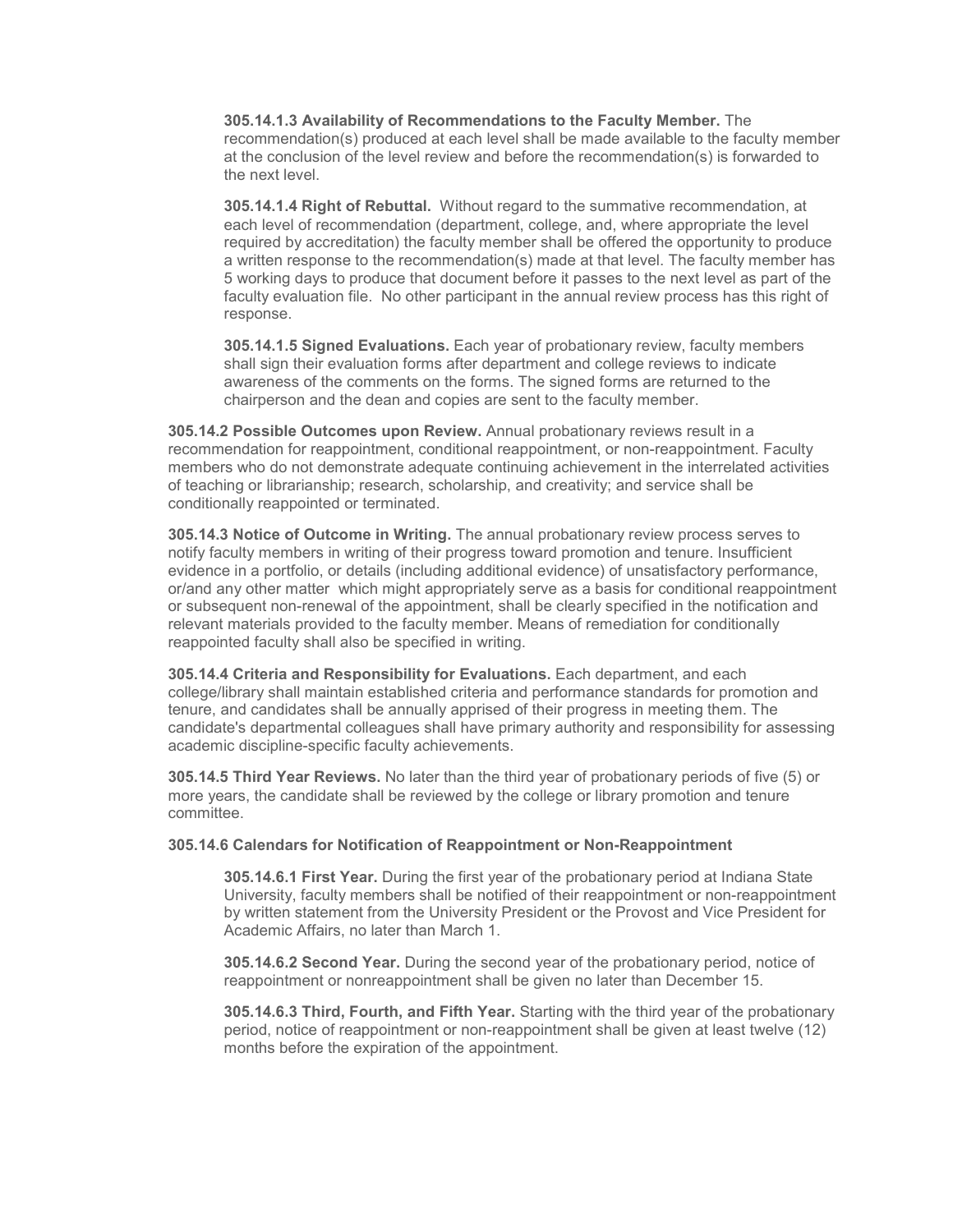**305.14.7 Method of Notice of Reappointment and Non-Reappointment.** The notification of reappointment shall be by first class mail. Notification of non-reappointment shall be sent by certified mail with return receipt.

## **305.15 Policy Regarding Awarding of Tenure**

**305.15.1 Tenure not Transferable to ISU.** Academic tenure at Indiana State University is not transferable from another institution. An administrator shall not have tenure in office; tenure as a faculty member is a matter of separate right.

**305.15.2 General Time Requirements for Consideration of Tenure.** Tenure-track faculty members become eligible for continuous appointment (award of tenure) after satisfactorily completing a probationary period of six (6) years of full-time service in accredited institutions, at least four (4) of which must have been served under a tenure-track appointment at Indiana State University, except as cited below. During the probationary period, the appointee shall be given term appointments of not more than one (1) academic year. Service under a full-time temporary or part-time temporary appointment shall not ordinarily be counted as part of the required probationary period.

**305.15.3 Delay; Extension.** During the Probationary period, a candidate for tenure may apply for leave under the Family and Medical Leave Act, or for leave without pay in the event of a birth or adoption, or a family illness (see Faculty & Academic Policies: Leave without Pay; Compensation & Benefits: Faculty Leave Policy; and Family and Medical Leave Act Guidelines). In such cases tenure eligibility will be delayed automatically (as specified below).

**305.15.3.1 FMLA Leave Qualification.** Candidates who qualify for leave under FMLA, even if they do not take a leave, may elect a one-year extension of the tenure probationary period by notification to their Department Chair who will transmit their decision to the Dean and the Provost and Vice-President for Academic Affairs.

**305.15.3.2 Extraordinary Circumstances.** Candidates with other extraordinary circumstances (e.g., death of a child, spouse or partner, catastrophic loss due to fire/flood/tornado, etc.) may request a one year extension of their probationary period (Such requests are initiated at the Department Level and reviewed as a normal personnel matter, e.g., Peer Review Committee, Department Chair, Dean, Provost & VP Academic Affairs).

**305.15.3.3 Length of Extension.** A maximum of two, one-year extensions may be taken.

**305.15.3.4 Certification.** Certification of the qualifying circumstances shall be obtained within fifteen calendar days after the extension is elected or requested.

**305.15.3.5 Continued Commitment.** In consultation with their Chair, candidates who request or elect extensions, who are not taking a leave, shall maintain a workload that demonstrates continued commitment to their faculty responsibilities. Faculty receiving extensions must demonstrate progress toward meeting stipulated conditions for continued reappointment during this extended period.

**305.15.3.6 Impact of Extension on Tenure Review.** In their tenure-year review, any extensions a candidate may have received are immaterial to the tenure decision. Candidates are expected to meet only the criteria stated in University-approved tenure policies and letters of appointment.

**305.15.4 Interruptions of Probationary Period.** An interruption of the probationary period, reducing the academic year to less than a full-time service period, shall result in a delay of tenure eligibility until the entire probationary period has been completed, except where the faculty member and the Provost and Vice President for Academic Affairs (after consultation including the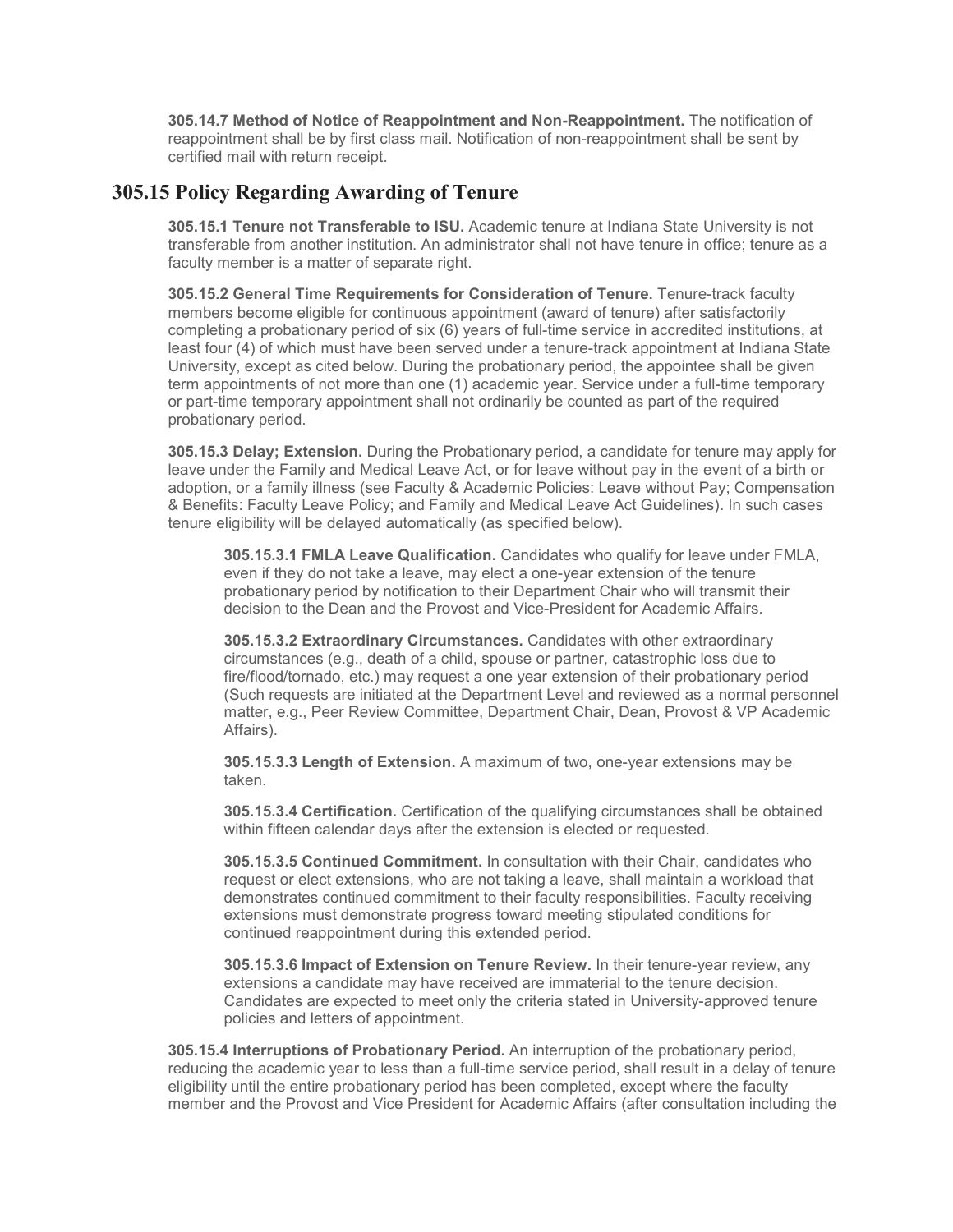appropriate faculty group) agree in advance to modify the requirements for professional advancement.

**305.15.5 Link between Promotion and Tenure.** Promotion and tenure shall be linked for individuals at the assistant professor/librarian level.

**305.15.6 Eligibility for Tenure.** Individuals beginning their probationary periods at the rank of assistant professor/librarian become eligible to apply for an award of tenure during the sixth year of continuing faculty achievements under a Tenure-track faculty appointment in accredited institutions, at least four (4) years of which must have been served under a Tenure-track faculty appointment at Indiana State University. Such candidates are awarded tenure only upon meeting the established criteria and performance standards for promotion to the rank of associate professor/librarian.

**305.15.6.1 Exceptions to General 6-Year Rule.** Under exceptional circumstances, a candidate in the fourth or fifth pre-tenure year may be considered for promotion and tenure prior to the end of his/her stated probationary period. For this to occur, the candidate's exceptionality must be formally recognized by his/her chairperson (or personnel committee when the candidate is a chairperson). Any such nomination for early consideration, must be submitted to the Dean before the candidate can pursue an exception to the general six-year rule. The candidate must include this nomination in his/her application for early promotion and tenure. The candidate must also earn the support of every reviewing entity in the process.

**305.15.6.1.1 Review Process Stopped upon Negative Recommendation.** A negative recommendation from any peer review committee or administrative reviewer stops the review process for early consideration of promotion and tenure. The annual review process continues.

**305.15.6.1.2 Preclusion of Early Tenure.** A negative recommendation in the review precludes the possibility of the candidate being given early consideration at a future date but does not terminate employment.

**305.15.7 Notice.** For all ranks, recommendations on tenure shall occur consistent with University provisions for timely notice.

**305.15.8 Effective Date.** Tenure is effective with the beginning of the fall semester of the next academic year, or July 1 in the case of librarians and other faculty on twelve-month appointments.

**305.15.9 Academic Freedom during Probationary Period.** During the probationary period, the faculty member shall have the same academic freedom that all other members of the faculty hold.

# **305.16 Policies and Procedures for Promotion and Tenure Reviews**

**305.16.1 Review by the Department.** Candidates for promotion and tenure submit to their departments portfolios documenting their achievements in teaching or librarianship; research, scholarship, and creative activity; and service. These materials are reviewed independently by the department Peer Review committee and chairperson. Each makes a separate recommendation, applying the established department criteria and performance standards, and taking into account recognized expectations of the position and the comments generated during previous annual reviews. Candidates are notified of these recommendations and their rationales.

**305.16.1.1 Peer Review Committees.** Each department shall elect a peer review committee of tenured faculty members, to evaluate the performance of tenure-track and tenured faculty for tenure and/or promotion. Chairpersons and deans shall not serve on these committees. It is the candidate's responsibility to present to reviewing bodies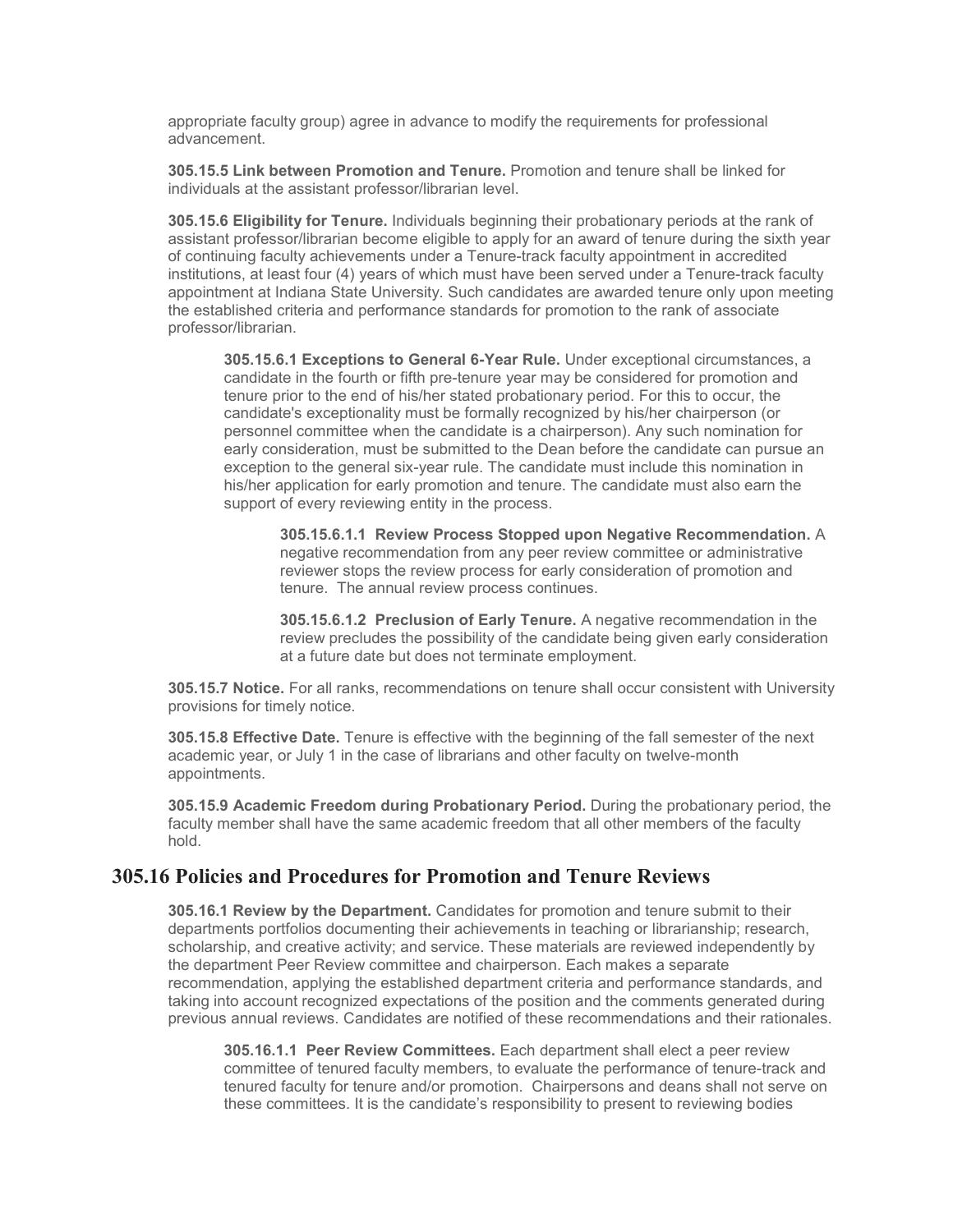evidence of satisfactory performance in the specified areas of responsibility in accordance with the established criteria and standards.

**305.16.1.2 Positive Recommendations.** If both department level recommendations are positive, the candidate's portfolio and the recommendations are forwarded to the appropriate school or college for consideration.

**305.16.1.3 Cases of any Negative Recommendations.** If one or more of the department-level recommendations is negative, candidates may choose to terminate or continue the process. Faculty may include a response in the evaluation file before it is forwarded to the next level of review (as specified in the Right of Rebuttal). In choosing to terminate the process, except in cases of early consideration, a candidate for tenure also withdraws from consideration for further regular faculty appointment at Indiana State University beyond one (1) academic year following the year of the process. A tenured candidate for promotion who terminates the promotion review process may later apply for promotion without prejudice.

**305.16.2 Review by the College/Library.** Candidates' portfolios are evaluated independently by their college/library peer review committees and deans, whose separate recommendations are based on the unit's established criteria and performance standards. The college/library reviewers shall not substitute their own assessment of academic discipline-specific faculty achievements for that of the department. Candidates are notified of the committee's and dean's recommendations and rationales.

**305.16.2.1 Special Circumstance Requiring Additional Independent Review.** When required to satisfy accreditation or other, equivalent professional standards, an additional independent level of review, prior to the college level review, may be conducted and the form amended to include the additional review.

**305.16.2.2 Positive Recommendations.** If both recommendations are positive, they are forwarded with the candidate's portfolios to the Provost and Vice President for Academic Affairs.

**305.16.2.3 Cases of any Negative Recommendations.** If one, or both, of the recommendations is negative, candidates may elect to a) terminate the review process, or b) prepare a written response which becomes part of the faculty evaluation file and is forwarded to the next level of review. A copy of the written response is also forwarded to the candidate's department committee and chairperson. In choosing to terminate the process, except in cases of early consideration, a candidate for tenure also withdraws from consideration for further regular faculty appointment at Indiana State University beyond one (1) academic year following the year of the process. A tenured candidate for promotion who terminates the promotion review process may later apply for promotion without prejudice.

**305.16.3 Review by Provost and Vice President for Academic Affairs.** The Provost and Vice President for Academic Affairs reviews recommendations from the department level reviews and from the college/library level reviews as well as the candidate's responses and documentation and then makes recommendations for promotion and tenure.

**305.16.3.1 Inconsistent Recommendations.** In cases where recommendations from the department, college/library, and deans level are inconsistent, before making his/her recommendation, the Provost shall consult jointly with the chairperson (or appropriate representative) of the department peer review committee, the chairperson of the department, the chairperson of the college/library committee, and the dean. In cases where the recommendations are consistent at the previous levels, but the Provost intends to disagree, he/she shall consult, as above, with those who made the recommendations.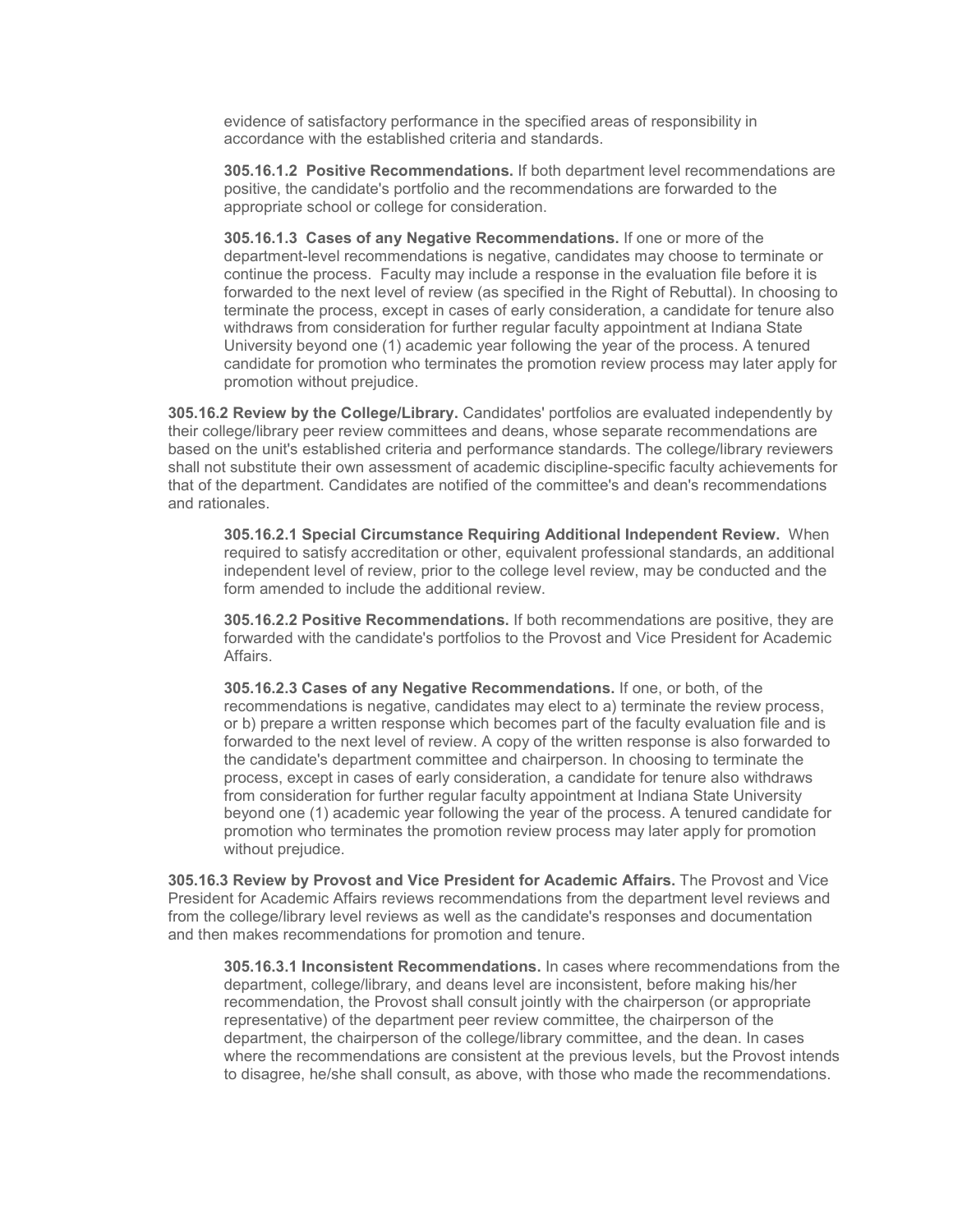**305.16.3.2 Notice of Decision.** The Provost and Vice President for Academic Affairs notifies the candidate of his/her recommendation. The candidate's dean, college/library committee, department chairperson, and department committee are also informed of this recommendation. Positive recommendations are forwarded to the University President.

**305.16.3.3 Negative Recommendation.** If the recommendation from the Provost and Vice President for Academic Affairs is negative, candidates may elect to a) terminate the review process, or b) formally appeal negative recommendations to the University Promotions and Tenure Oversight Committee. In choosing to terminate the process, a candidate for tenure also withdraws from consideration for further regular faculty appointment at Indiana State University beyond one (1) academic year following the year of the process. A tenured candidate for promotion who terminates the promotion review process may later apply for promotion without prejudice.

**305.16.4 Review by President and Board of Trustees.** The Provost and Vice President for Academic Affairs forwards recommendations to the University President. The University President makes recommendations for promotion and tenure to the ISU Board of Trustees in time for consideration at its May meeting.

# **305.17 Appeals**

Recommendations of non-renewal during the probationary period and denials of promotion and tenure may be appealed to the University Promotions and Tenure Oversight Committee, the formal hearing body for such appeals. Appeals may be made only on the basis of a) inadequate consideration of the submitted materials bearing on the relevant performance of the candidate as stipulated in the prescribed criteria and standards of performance; b) inadequate consideration given to the department's recommendation; or c) violations of academic freedom.

**305.17.1 Burden of Proof for Appeal.** It is the candidate's responsibility to provide evidence that documents the basis for the appeal. The Committee reviews the entirety of the candidate's faculty evaluation file. The appeal shall be filed with the chairperson of the University Promotions and Tenure Oversight Committee within fifteen (15) days of the Provost's recommendation.

**305.17.2 Standard of Review.** In appeals alleging inadequate consideration, the Committee shall not substitute its own assessment of academic discipline-specific faculty achievements for that of the department in determining whether or not to recommend the promotion or tenure of a faculty member.

**305.17.3 Hearing.** If the University Promotion and Tenure Oversight Committee determines that the appeal warrants a hearing, it shall conduct one. The burden of proof rests upon the appellant.

**305.17.4 Report of Findings.** The Committee shall report its findings, conclusions, and recommendation for or against reappointment, promotion and/or an award of tenure to the candidate through the Provost and Vice President for Academic Affairs, who forwards the Committee's findings and recommendation together with his/her own recommendation to the University President.

**305.17.4.1 Negative Recommendation.** If the Committee's recommendation is negative, the candidate may elect to a) terminate the appeal process, or b) prepare a written response, which is forwarded with his/her materials to the University President. In choosing to terminate the process, except in cases of early consideration, a candidate for tenure also withdraws from consideration for further tenured or tenure-track faculty appointment at Indiana State University beyond one (1) academic year following the year of the process. A tenured candidate for promotion who terminates the appeal process may later apply for promotion without prejudice.

**305.17.5 Continuation of Appeal Process.** Upon notice from the candidate of a decision to continue the appeal process, the Provost and Vice President for Academic Affairs shall forward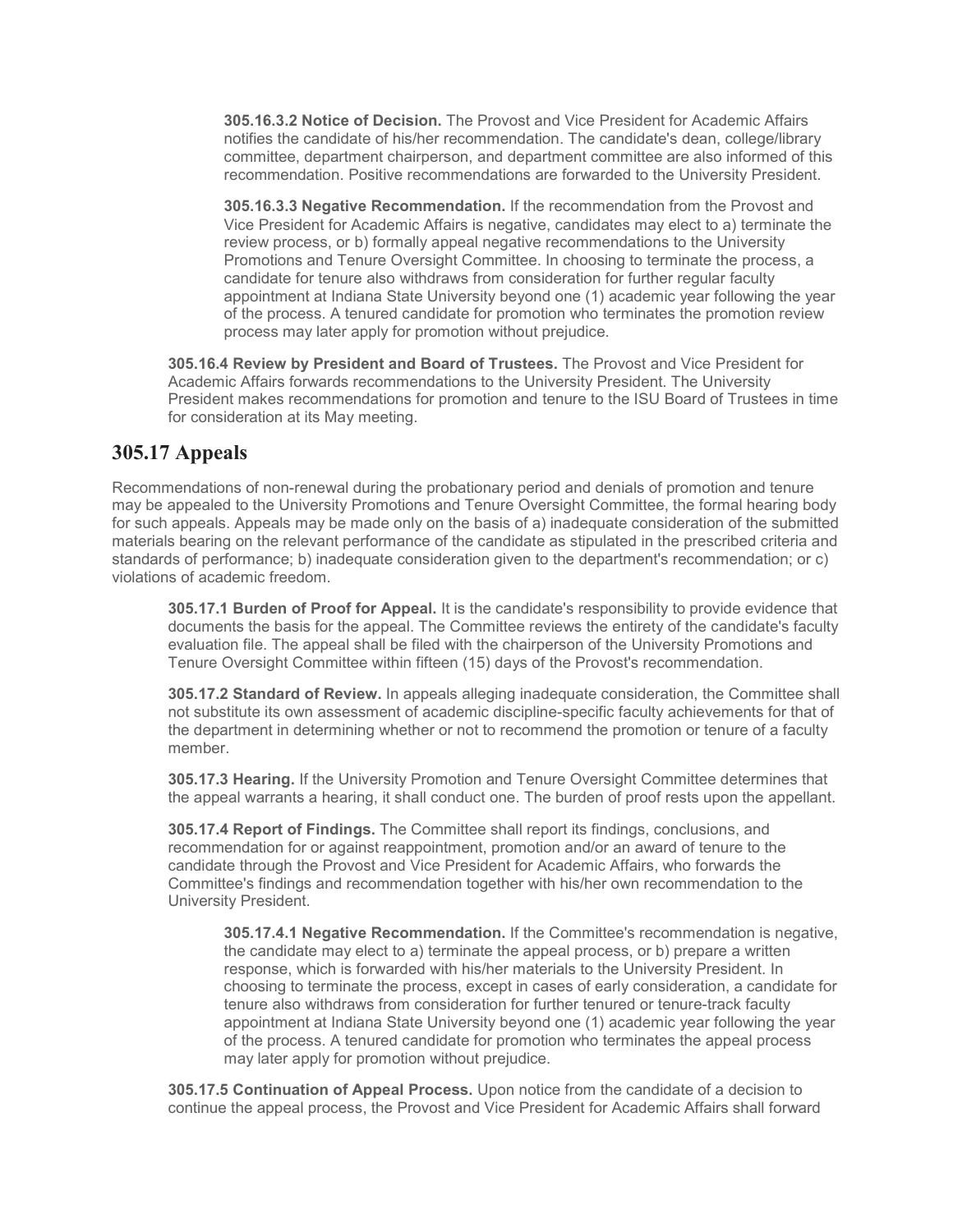the Committee's findings, conclusions and recommendation together with his/her own recommendation to the University President. The University President shall confer informally with the Committee before making his/her recommendation.

**305.17.6 Recommendation by President.** After the findings, conclusions, and recommendation from the University Promotions and Tenure Oversight Committee have been forwarded to the University President, and the University President confers with the Committee and makes his/her recommendation, the appeal process is completed.

**305.17.7 Decision by ISU Board of Trustees.** The University President conveys his/her recommendation together with the recommendations from the department level review, from the school/college/library level review, from the University Promotions and Tenure Oversight Committee, and from the Provost and Vice President for Academic Affairs to the ISU Board of Trustees, which makes the final decision regarding promotions and the awarding of tenure.

## **305.18 University Promotions and Tenure Oversight Committee**

**305.18.1 Functions.** The University Promotions and Tenure Oversight Committee reviews the established criteria and performance standards and processes of the departments, the schools, the college, and the library at least every five years. A report of each review will be provided to the Executive Committee of the Faculty Senate, the Provost, the respective Dean, College, department/school and chair. The purpose of such reviews is to promote continuous improvement in the review process and to advise on the relative effectiveness of the unit's guidelines and practices in supporting faculty achievements.

The functions of the University Promotions and Tenure Oversight Committee include but are not limited to the following:

a) Maintain guidelines for the documentation of achievements for promotion and tenure.

b) Promote continuous improvement in the review and appeal processes.

c) Promote consistency in the promotion and tenure review processes across academic units and assure criteria and performance standards are consistent with University policies and procedures relative to the awarding of academic rank and tenure, while also insuring flexibility necessary to meet differing disciplinary and unit missions.

d) Serve as a resource for faculty and administrators who make tenure and promotion recommendations and for faculty at large.

e) Hear appeals of recommendations for (i) non-renewal of Tenure-Track Faculty during the probationary period, (ii) non-continuation of Instructors or Senior Instructors during an appointment period, (iii) negative promotion and tenure, or promotion to Senior Instructor decisions based on inadequate consideration or violations of academic freedom, and (iv) ineligibility of reappointment at the end of an appointment period. Recommendations of non-reappointment received at the end of an Instructor's or Senior Instructor's appointment period – whether eligible for reappointment or not – are not subject to appeal.

**305.18.2 Subject to Senate Authority.** The activities and products of the University Promotions and Tenure Oversight Committee are subject to the University Faculty Senate's primary authority to formulate policy and procedures governing faculty appointment and awards of academic rank and tenure. Proposals for changing faculty appointment, promotion and tenure policies and procedures shall be submitted to the University Faculty Affairs Committee of the University Faculty Senate.

**305.18.3 Composition.** The members of the University Promotions and Tenure Oversight Committee shall be selected (and may be discharged) by the Executive Committee and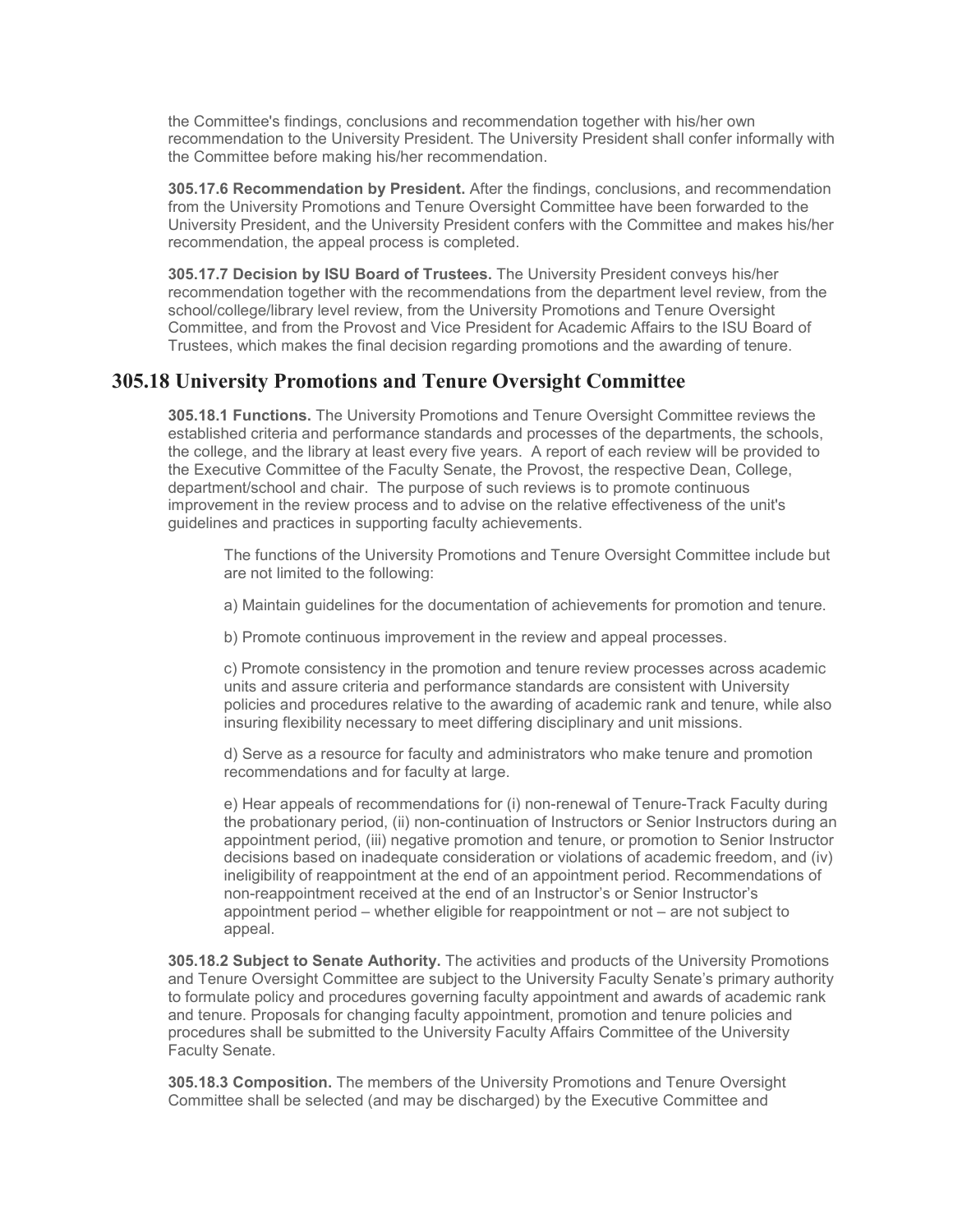confirmed by the University Faculty Senate to staggered three-year terms to represent the academic Colleges (except the College of Graduate and Professional Studies and the University College) and the library, with three (3) members appointed from the College of Arts and Sciences, two (2) members from the College of Health and Human Services, and one (1) from each of the other Colleges and the Library an additional member shall be appointed from among the member of the Faculty Affairs Committee for a term of one year and that member shall serve as Chair of this Committee. Only tenured faculty members are eligible to serve.

**305.18.4 Appeals of Denial of Promotion and Tenure.** Denials of promotion and tenure may be appealed to the University Promotions and Tenure Oversight Committee, the formal hearing body for such appeals. Appeals may be made only on the basis of

a) inadequate consideration of the submitted materials bearing on the relevant performance of the candidate;

b) inadequate consideration given to the department's recommendation; or

c) violations of academic freedom.

## **305.19 Policies and Procedures for the Evaluation, Renewal, and Promotion of Instructors**

**305.19.1 Policies for the Evaluation, Renewal and Promotion of Instructors.**

**305.19.1.1 Criteria and Responsibility for Evaluation.** Each department and the college shall maintain established criteria and standards for satisfactory performance by Instructors and ensure that the criteria and standards are easily accessible to Instructors. The Instructor's departmental colleagues shall have primary authority and responsibility for assessing academic discipline-specific performance.

**305.19.1.2 Peer Review Committees.** Each department shall elect a peer review committee of regular faculty members, including at least one tenured member and one Instructor (where appropriate), to evaluate the performance of Instructors. Chairpersons and deans shall not serve on these committees. It is the Instructor's responsibility to present to reviewing bodies evidence of satisfactory performance in the specified areas of responsibility in accordance with the established criteria and standards.

**305.19.1.3 Possible Outcome of Annual Review.** During an appointment period (e.g., years 1 and 2 of a 3-year appointment), annual reviews result in a recommendation for continuation, conditional continuation, or termination for failure to demonstrate satisfactory performance. In the last year of an appointment period, annual reviews result in a determination of eligibility or ineligibility for reappointment that is separate from a decision to renew the appointment. Eligibility or ineligibility for reappointment will be based on evaluations of satisfactory versus unsatisfactory performance. Recommendations for renewal of an appointment may be based on performance criteria as well as the mission and needs of the department and/or availability of resources to support the reappointment.

**305.19.1.3.1 Special Case of Non-reappointment.** Instructors who are determined eligible for reappointment but whose appointments are not renewed may apply for lecturer or instructor positions for subsequent terms. An instructor who is ineligible for reappointment or whose appointment has been terminated shall be precluded from upcoming appointments in the reviewing department for a period of no less than one year.

**305.19.1.4 Promotion and Renewal are Separate Decisions.** The renewal of an instructor and the promotion of an instructor are separate decisions.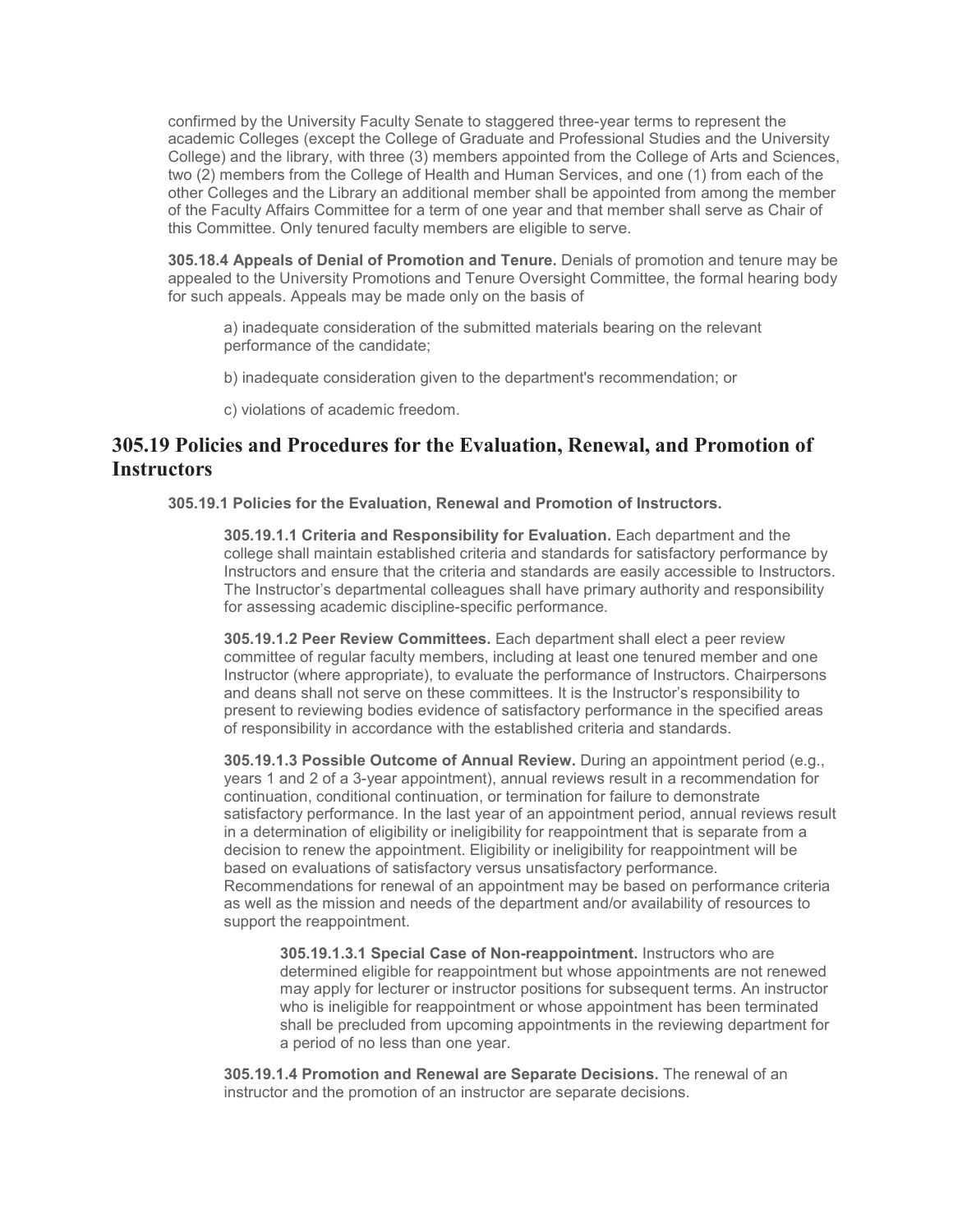### **305.19.2 Procedures for Annual Review and Promotion of Instructors.**

**305.19.2.1 Review Calendar.** The annual review of Instructors during an initial appointment will follow the due dates established for Regular Faculty in their first year, second, and third year, consecutively. If reappointed to any subsequent and consecutive three-year appointment, Instructors will follow the due dates established for Regular Faculty in their fourth, fifth, and sixth year, consecutively. Senior Instructors and Instructors reappointed after a sixth consecutive year will submit materials as part of the biennial review process.

**305.19.2.2 Promotion to Senior Instructor.** Instructors who have completed five or more years may submit materials for promotion to the rank of Senior Instructor following the calendar, rights, roles, procedures, and appeals for promotion of tenure-track faculty specified above except where specified here.

**305.19.2.2.1 Denial of Promotion** An instructor denied promotion to senior instructor will remain eligible for a continued appointment as an instructor.

**305.19.2.2.2 Peer Review Committees** Each department shall elect a peer review committee of regular faculty members, including at least one tenured member and one Senior Instructor (where appropriate), to evaluate the performance of Instructors seeking promotion to Senior Instructor. Chairpersons and deans shall not serve on these committees. It is the Instructor's responsibility to present to reviewing bodies evidence of satisfactory performance in the specified areas of responsibility in accordance with the established criteria and standards. [3](https://www.indstate.edu/node/13701/draft#305footnote3)

**305.19.2.3 Review by Department.** Instructors submit to their department a portfolio documenting their performance in their areas of responsibility. The portfolio is reviewed independently by the department committee and chairperson. Each makes a separate recommendation, applying the established department criteria and performance standards, and taking into account the terms and conditions of the appointment and comments generated during previous annual reviews. Candidates are notified of these recommendations and their rationales in accordance with the annual calendar of due dates published by the Academic Affairs.

**305.19.2.4 Right of Rebuttal** Without regard to the summative recommendation, at each level of recommendation (department, college, and, where appropriate the level required by accreditation), the faculty member shall be offered the opportunity to produce a written response to the recommendation(s) made at that level. The faculty member has five working days to produce that document before it passes to the next level as part of the faculty evaluation file. No other participant in the review process has this right of rebuttal.

**305.19.2.4.1 Positive Recommendations.** If department level recommendations are positive, the instructor's portfolio and the recommendations are forwarded to the appropriate Dean for consideration.

**305.19.2.4.2 Cases of any Negative Recommendations.** If one or both of the department-level recommendations are negative, instructors may choose to 1) terminate the process; or b) prepare a response within five (5) working days, which is included in the faculty evaluation file and forwarded to the next level of review. In choosing to terminate the process an instructor withdraws from consideration for further regular faculty appointment for a period of at least one year in the reviewing department at Indiana State University.

**305.19.2.5 Review by College.** At least in their third and sixth years, Instructors' evaluation file is reviewed by their college/library peer review committees prior to and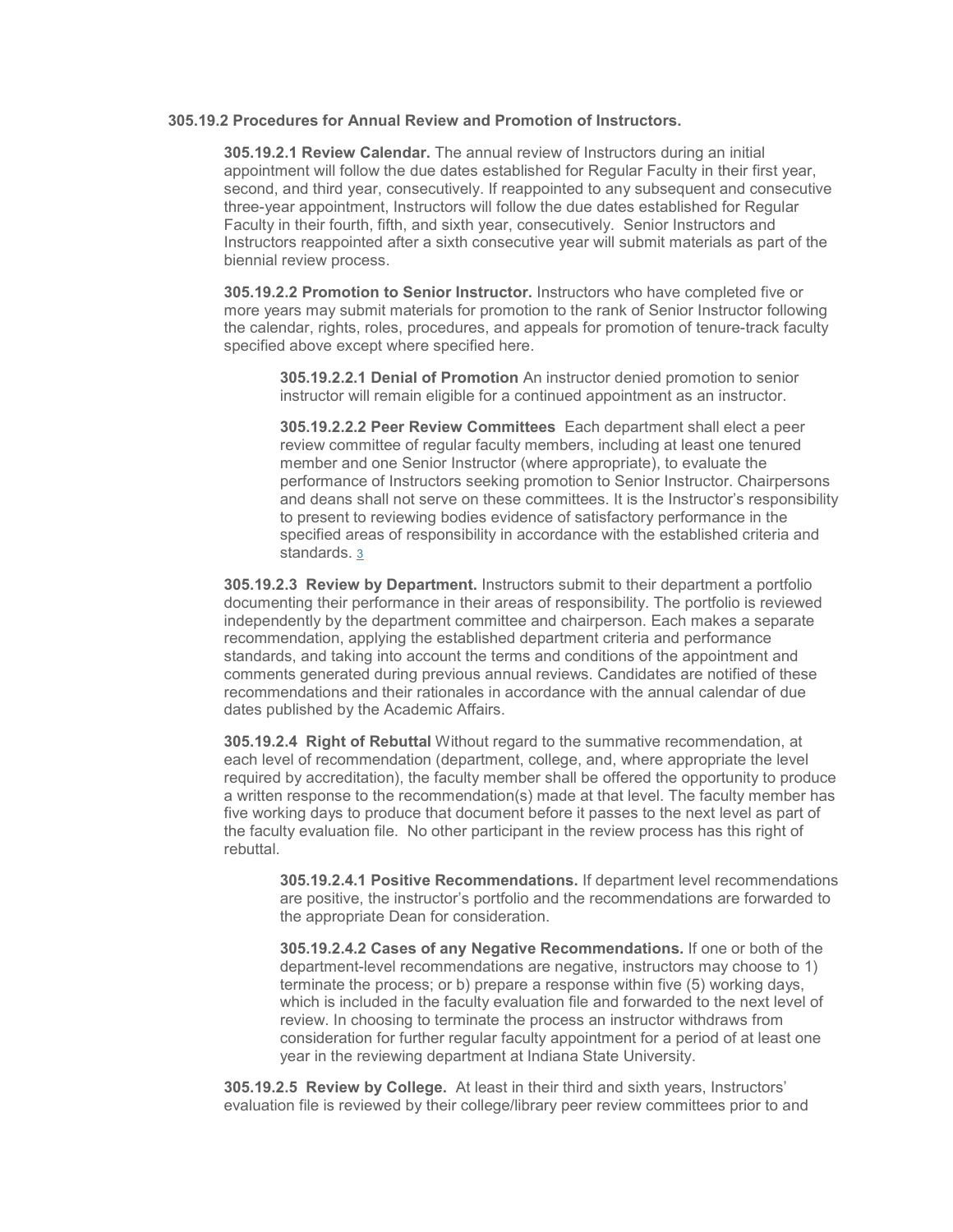independent from the annual review of the file by the Dean. The separate College recommendations are based on the college's established criteria and performance standards. Neither the peer review committee nor the dean shall substitute their assessments of academic discipline-specific faculty achievement for that of the department. Candidates are notified of the college/library peer review committee and dean's recommendations and rationales in accordance with the calendar of due dates published annually by Academic Affairs and the respective Colleges.

**305.19.2.5.1 Special Circumstance Requiring Additional Level Review.** When required to satisfy accreditation or equivalent professional standards, an additional level of review, prior to the college level review, may be conducted and the form amended to include the additional review.

**305.19.2.5.2 Positive Recommendations.** If both recommendations are positive, they are forwarded with the candidate's materials to the Provost and Vice President for Academic Affairs.

**305.19.2.5.3 Cases of any Negative Recommendations**. If one or both of the recommendations is negative, candidates may elect to a) terminate the review process, or b) prepare a written response within five (5) working days, which is included in the faculty evaluation file and forwarded to the next level of review. A copy of the written response is also forwarded to the candidate's department committee and chairperson. In choosing to terminate the process, the instructor also withdraws from consideration for further regular faculty appointment for a period of at least one year in the reviewing department at Indiana State University.

**305.19.2.6 Review by Provost and Vice President for Academic Affairs.** The Provost and Vice President for Academic Affairs reviews candidate faculty evaluation files, recommendations from the department and the College/library as well as the candidate's responses and makes a recommendation for continuation, conditional continuation (only in the first or second, fourth or fifth years), reappointment, or termination.

**305.19.2.6.1 Notice of Decision.** The Provost and Vice President for Academic Affairs notifies the Instructor of his/her recommendation. The candidate's dean, department chairperson, and department committee are also informed of this recommendation. Positive recommendations are forwarded to the University President.

**305.19.2.6.2 Negative Recommendation.** If the recommendation from the Provost and Vice President for Academic Affairs is termination of appointment, candidates may elect to a) terminate the review process, or b) formally appeal the recommendation to the University Promotions and Tenure Oversight committee. In choosing to terminate the process, an Instructor also withdraws from consideration for further regular faculty appointment for a period of at least one year in the reviewing department.

#### **305.19.2.7 Window for Promotion to Senior Instructor for Previous**

**Lecturers/Instructors.** During the 2016-2017 academic year, any Instructor who served as a full-time Lecturer and/or Instructor (using current definitions) for the five consecutive prior years or served a total of six years as a full-time Lecturer or Instructor (using current definitions) may apply for promotion to Senior Instructor following the calendar, rights, roles, procedures, and appeals for promotion of tenure-track faculty specified above except where specified here. Such promotion would be effective starting with the 2017- 2018 academic year. This provision of the Handbook will be removed at the conclusion of the 2018 academic year.  $45$  $45$ 

#### **305.19.3 Notification.**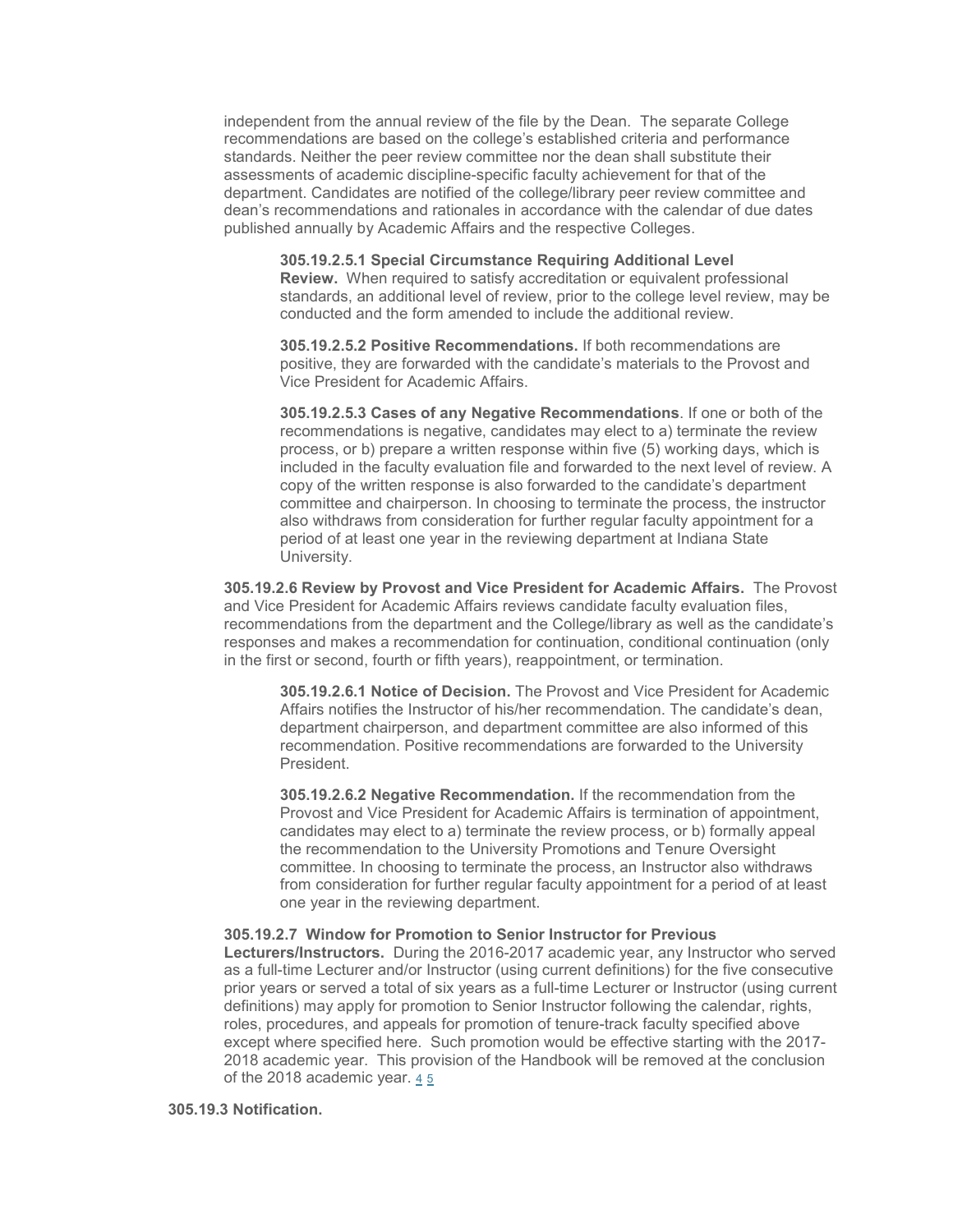**305.19.3.1 Notice of Outcome in Writing.** Instructors shall be notified in writing of the outcome of their reviews. Evidence of unsatisfactory performance, insufficiency of evidence, and any other matter which might serve as a basis for termination shall be clearly specified in the notification.

**305.19.3.2 Instructors** shall be notified of the outcome of annual reviews by the date specified on the calendar of due dates published annually by Academic Affairs.

**305.19.3.3 Method of Notice of Continuation, Reappointment or Termination.** The notification of continuation or reappointment shall be by first class mail. Notification of termination shall be sent by certified mail with return receipt.

**305.19.4 Appeal.** Recommendations of termination during a period of appointment, of ineligibility for reappointment at the end of an appointment period, or denial of promotion to Senior Instructor may be appealed to the University Promotions and Tenure Oversight Committee. Recommendations of non-reappointment received at the end of an Instructor's or Senior Instructor's appointment period – whether eligible for future reappointment or not – are not subject to appeal. Appeals may be made only on the basis of

a) inadequate consideration of the submitted materials bearing on the relevant performance of the candidate;

b) inadequate consideration given to the department's recommendation; or

c) violation of academic freedom.

**305.19.4.1 Appeal Process.** The Appeal process follows that outlined for Tenured and Tenure-track faculty.

## **305.20 Policies and Procedures for the Evaluation and Reappointment of Lecturers**

**305.20.1 Policies for the Evaluation and Reappointment of Lecturers.**

**305.20.1.1 Evaluation.** Lecturers shall be evaluated once annually based on the department's established criteria and standards of performance and/or any specific terms or conditions of appointment. Evaluations shall ordinarily be limited to activities since the most recent review, but data from prior periods may also be considered (e.g., if current syllabi or teaching evaluations are unavailable, to determine whether behavior is indicative of a pattern or aberration, or to assess responsiveness to previous review comments).

**305.20.1.2 Criteria and Responsibility for Evaluation.** Each department and the college/library shall maintain established criteria and standards for satisfactory performance by Lecturers and ensure the criteria are accessible to Lecturers. The candidate's departmental colleagues shall have primary authority and responsibility for assessing academic discipline-specific performance.

**305.20.1.3 Peer Review Committees.** Each department shall elect a peer review committee of faculty members, including at least one tenured faculty member, and one Instructor, where appropriate, to evaluate the performance of Lecturers. Chairpersons and deans shall not serve on these committees. It is the Lecturer's responsibility to present to reviewing bodies evidence of satisfactory performance in the specified areas of responsibility.

**305.20.1.4 Possible Outcomes upon Review.** Lecturers whose performance is judged to be satisfactory are determined eligible for reappointment and may be recommended for continued teaching as need exists and resources are available.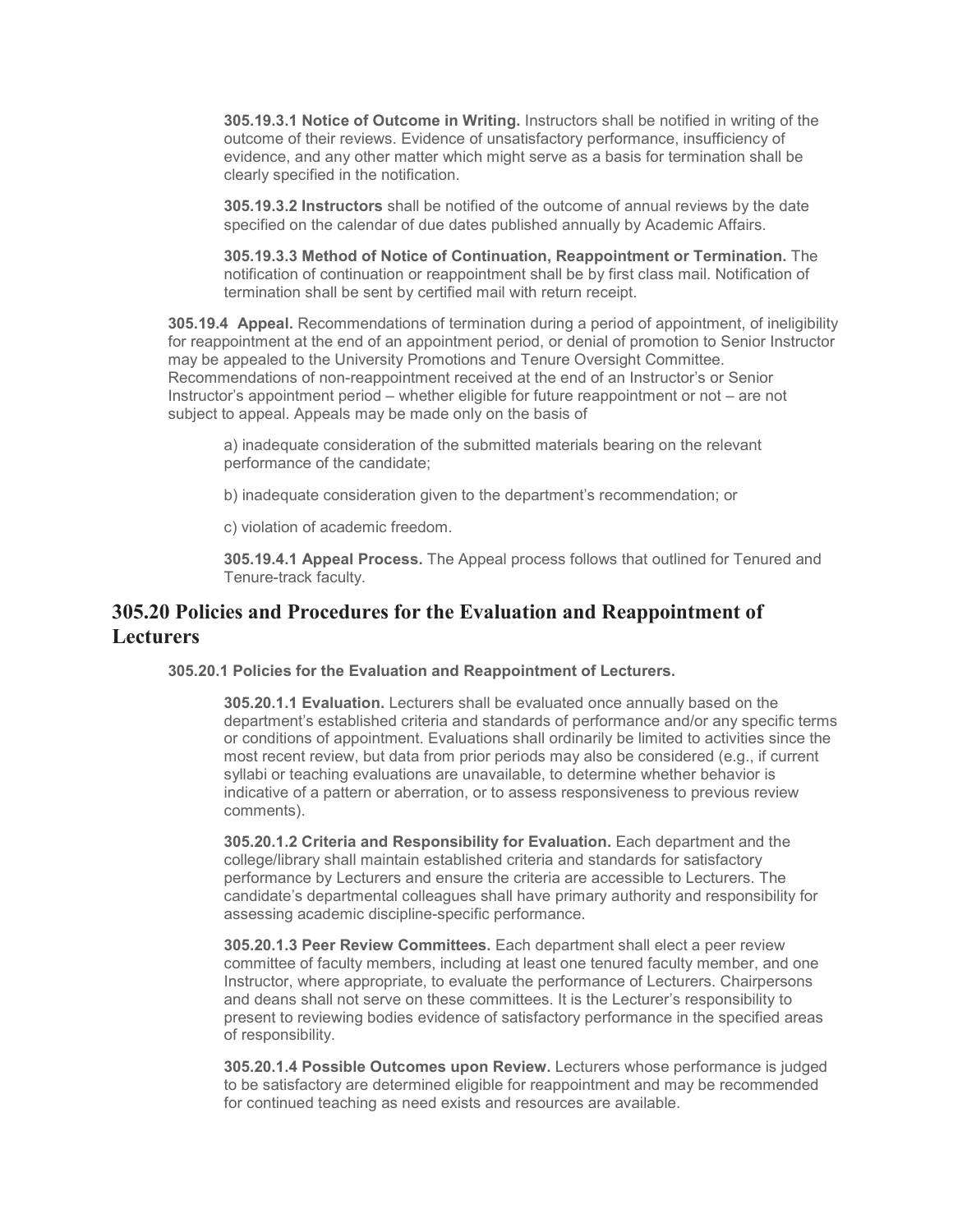### **305.20.2 Procedures for Annual Review of Lecturers.**

**305.20.2.1 Timing of Review.** Departments shall review all Lecturers within four weeks prior to the end of the last academic term of their appointment.

**305.20.2.2 Basis of Reviews.** Reviews shall consider available departmental and institutional data, including copies of syllabi, teaching evaluations, patterns of attendance and grade reporting, etc. (for teaching appointments) and other relevant data (for nonteaching appointments). Lecturers shall also be invited to submit a portfolio documenting achievements in their areas of responsibility.

#### **305.20.2.3 Process of Departmental Review.**

**305.20.2.3.1 Recommendations.** The review committee and Department Chair shall reach independent judgments as to whether the lecturer is "eligible for reappointment" and should remain in the pool of possible lecturers for additional assignments (as needs and resources allow) or "ineligible for reappointment". When required to satisfy accreditation or equivalent professional standards, an additional level of review, prior to the college level review, may be conducted and the form amended to include the additional review

**305.20.2.3.1.1 Consistent Recommendation.** If the two recommendations are consistent, they shall be forwarded to the Dean. In the event there is another level of review prior to College level, if all recommendations are consistent, they shall be forwarded to the Dean.

**305.20.2.3.1.2 Inconsistent Recommendation.** If the recommendations are inconsistent, the Department Chair and Review Committee will meet in an attempt to come to an agreement. If this does not yield a consistent recommendation, the matter shall be forwarded to the college dean for resolution. In the event there is another level of review prior to College level, if the recommendations are inconsistent they will meet in an attempt to come to an agreement. If this does not yield a consistent recommendation, the matter shall be forwarded to the college dean for resolution.

**305.20.2.4 College Level Process.** The College Dean shall be responsible for (a) oversight of the timing and process of reviews, (b) notification of recommendations, and (c) review of inconsistent recommendations.

**305.20.2.4.1 Consistent Recommendations.** If the Department's recommendations are consistent, the Lecturer shall be notified of their eligibility/ineligibility for future appointment and provided a copy of the comments from the Departmental reviews. Copies shall also be forwarded to the Provost and Vice President for Academic Affairs for inclusion in the Lecturer's official personnel file.

**305.20.2.4.2 Inconsistent Recommendations.** If the Department's recommendations are inconsistent, the Dean or an appropriate designee shall review the divergent recommendations made by the Department Committee and Chairperson, the supporting documentation/evidence for their statements, and the established Departmental standards. The Dean or designee shall make the final determination of eligibility/ineligibility for reappointment. Notification of the final recommendation shall include both the Department's and the Dean's / Designee's comments and be sent to the lecturer and to the Provost and Vice President for Academic Affairs for inclusion in the Lecturer's official personnel file.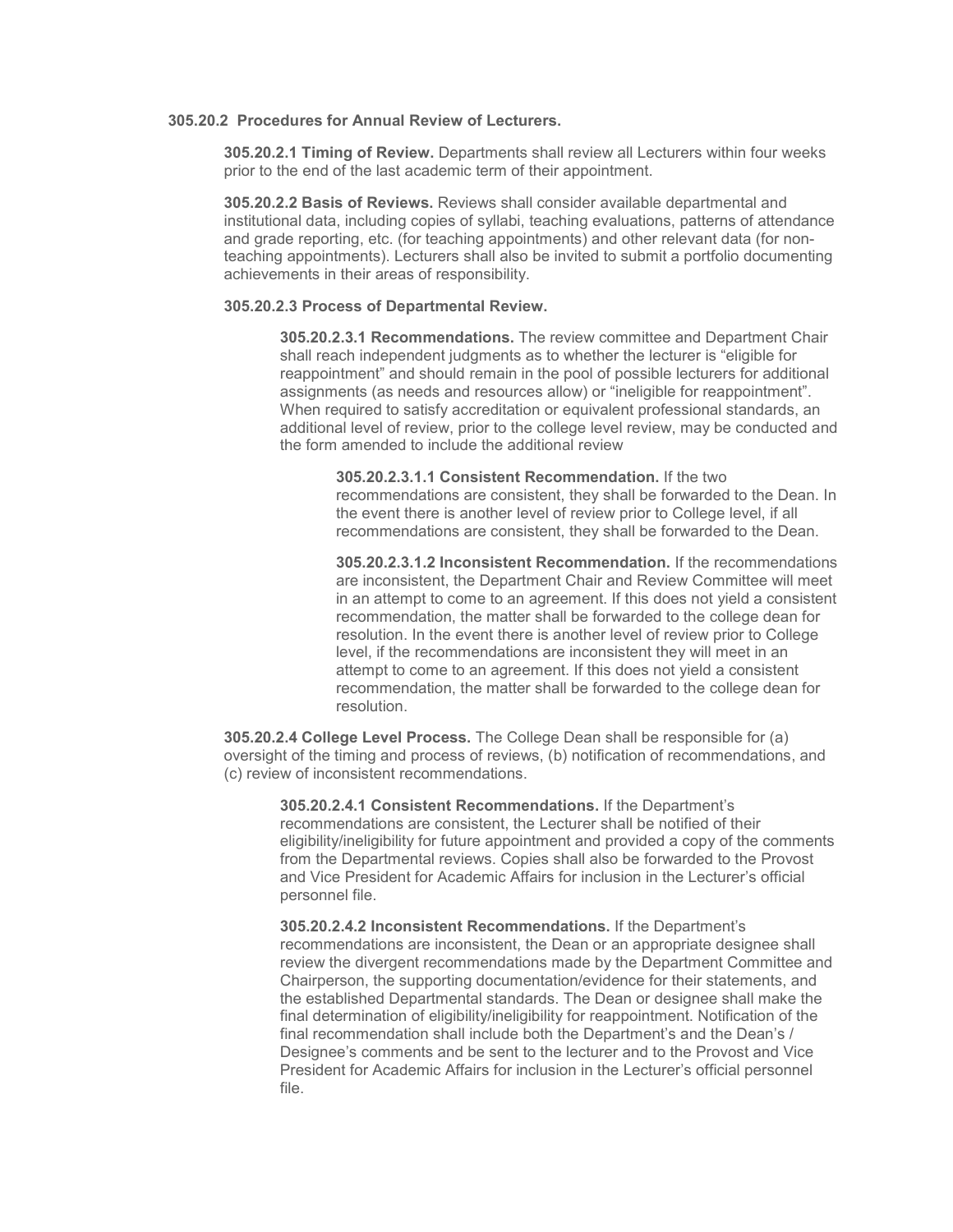**305.20.2.4.3 Timing of Notification.** Notifications of Lecturers under this policy shall be completed no later than two weeks after the conclusion of the last academic term of their appointment.

### **Interpretations**

*[Policy 399.1 Interpretation](http://www.indstate.edu/policy-library/interpretation) provides that all questions regarding material in Policies 300-399 are to be directed to the Faculty Senate Chairperson. The Faculty Senate Chairperson shall consult with the Senate officers and Provost. The agreed-upon interpretations shall be communicated to the person or body seeking the interpretation. Listed below are agreed-upon interpretations of Handbook Policies.*

1 **May pre-tenure faculty and Instructors evaluate Assistant Professors in years 1-5?**

The officers and provost agree they may not. [Agreed-upon interpretation issued November 2, 2016.]

2 **Can faculty member rebut only once at the department level or may they rebut at each level of review (both the Department Faculty Affairs Committee level and the Department Chairperson level)? The same questions apply at the College level (College FAC level and College Dean level).**

The officers and provost agree that a rebuttal or written response is appropriate at each or any of the "levels". The officers and the provost agree that the department counts as one level and the college counts as a second level. In certain cases, i.e. for accreditation standards, a third level may exist. Practically, this means that a faculty member has the right to one written response at each level—in most cases, this would be a maximum of two (department and college); in certain cases this could mean three (plus the accreditation level). [Agreed-upon interpretation issued November 2, 2016.]

3 **Are Instructors allowed to serve on Senior Instructor reviews? It would seem that they can. However, it is not specified clearly.**

The officers and provost agreed that instructors should not serve on a Senior Instructor review. [Agreed-upon interpretation issued November 2, 2016.]

4 **I want to be certain that Instructors eligible for promotion under the grandfather clause do not have to undergo both promotion and annual review. I was asked by two of our instructors if they should submit both promotion and their actual year, in case the promotion decision is negative. I believe they should submit only for promotion and that the decision can be promote and reappoint, do not promote and reappoint, or do not promote and do not reappoint for them as it can be for those seeking promotion in the ordinary year… I believe the HB supports this (305.11.1.4, "The renewal of an instructor and the promotion of an instructor are separate decisions" and "An instructor denied promotion to senior instructor will remain eligible for a continued appointment as an instructor." (305.11.2.2.1).**

The officers and the provost agree that instructors should not have to submit for both. The provost clarifies that the review is not "to reappoint" but rather to determine if the instructor is eligible to be reappointed. [Agreed-upon interpretation issued November 2, 2016.]

5 **Will the option to apply for Senior Instructor to include any previous time served as a full-time lecturer and/or instructor be available next year also? It was my understanding that this was available for the 2016-2017 academic year only, but the language causes one to question as it states that the provision will be removed at the conclusion of the 2018 academic year. This would be at the end of the 2017-2018 AY. After this year has passed, must the individual be in the sixth continuous year of service as an instructor, or be in the sixth year of service as an instructor. The University Policy Library does not use the word continuous.**

The officers and provost agree that for this academic year, Section 305.11.2.7, which creates a "Window" for promotion, will be in force. This language will disappear at the conclusion of the